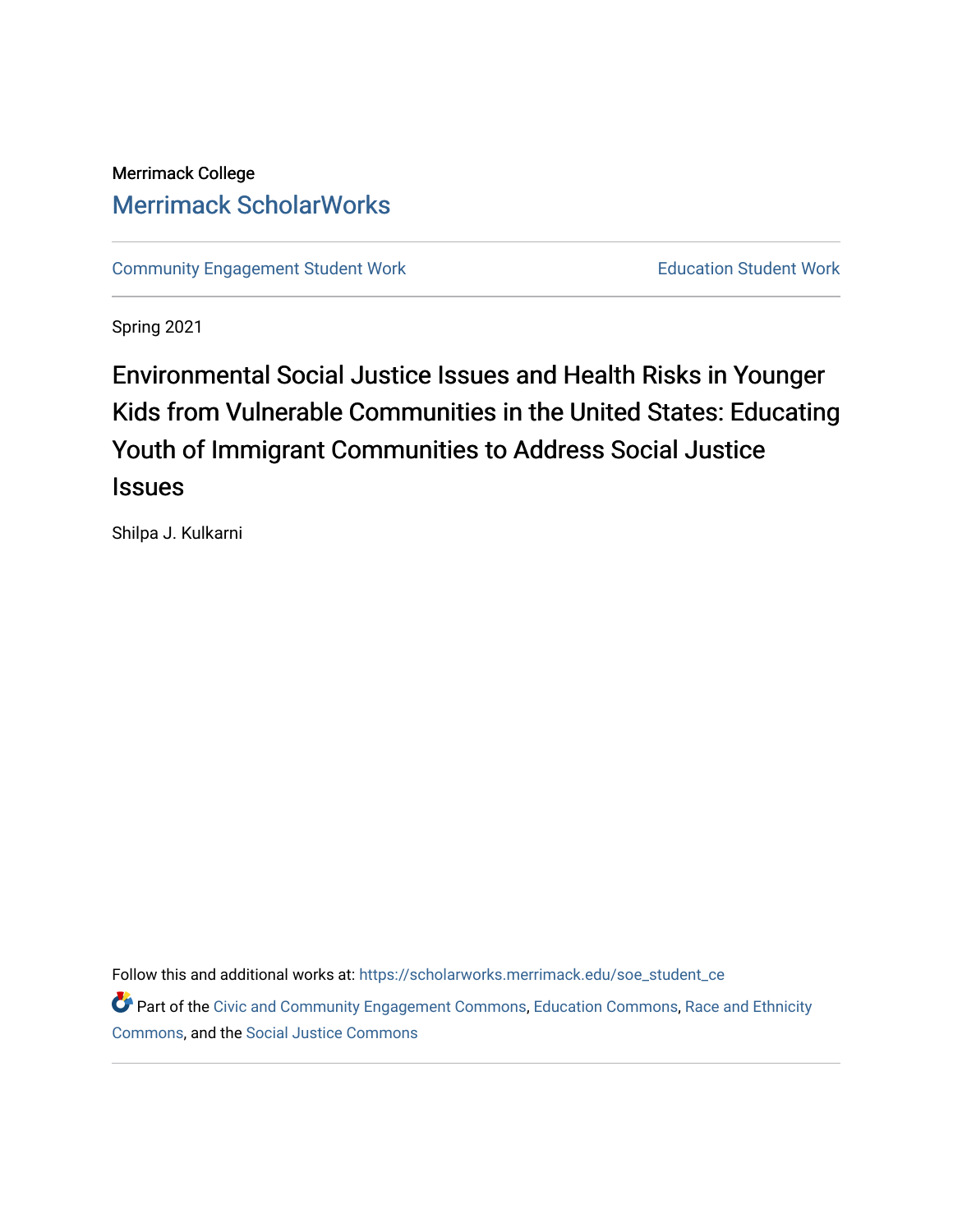# ENVIRONMENTAL SOCIAL JUSTICE ISSUES IN THE US

# **Environmental Social Justice Issues and Health Risks in Younger Kids from Vulnerable**

**Communities in the United States: Educating Youth of Immigrant Communities to** 

# **Address Social Justice Issues**

Shilpa J. Kulkarni

Merrimack College

2021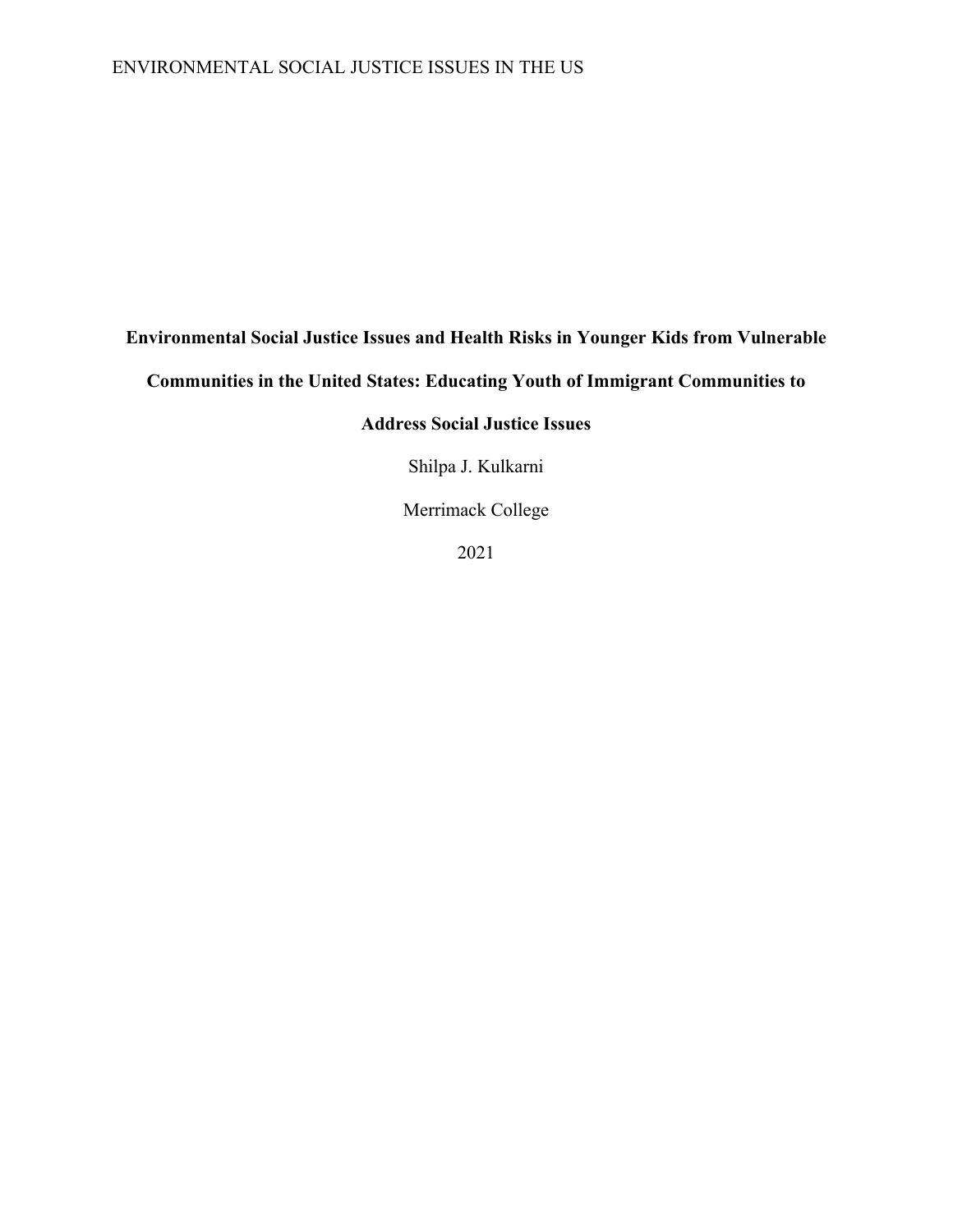# MERRIMACK COLLEGE

# CAPSTONE PAPER SIGNATURE PAGE

# CAPSTONE SUBMITTED IN PARTIAL FULFILLMENT OF THE REQUIREMENTS FOR THE DEGREE

# MASTER OF EDUCATION

IN

#### COMMUNITY ENGAGEMENT

CAPSTONE TITLE: Environmental Social Justice Issues and Health Risks in Younger Kids from Vulnerable Communities in the United States: Educating Youth of Immigrant Communities to Address Social Justice Issues

AUTHOR: Shilpa J. Kulkarni

THE CAPSTONE PAPER HAS BEEN ACCEPTED BY THE COMMUNITY ENGAGEMENT PROGRAM IN PARTIAL FULFILLMENT OF THE REQUIREMENTS FOR THE DEGREE OF MASTER OF EDUCATION IN COMMUNITY ENGAGEMENT.

DIRECTOR, COMMUNITY ENGAGEMENT

Audrey Falk, Ed.D.  $(111a1e1) \uparrow a11c$  May 7, 2021 SIGNATURE DATE

INSTRUCTOR, CAPSTONE **COURSE** 

Melissa Nemon, Ph.D. Melussa Nemon May 7, 2021 SIGNATURE DATE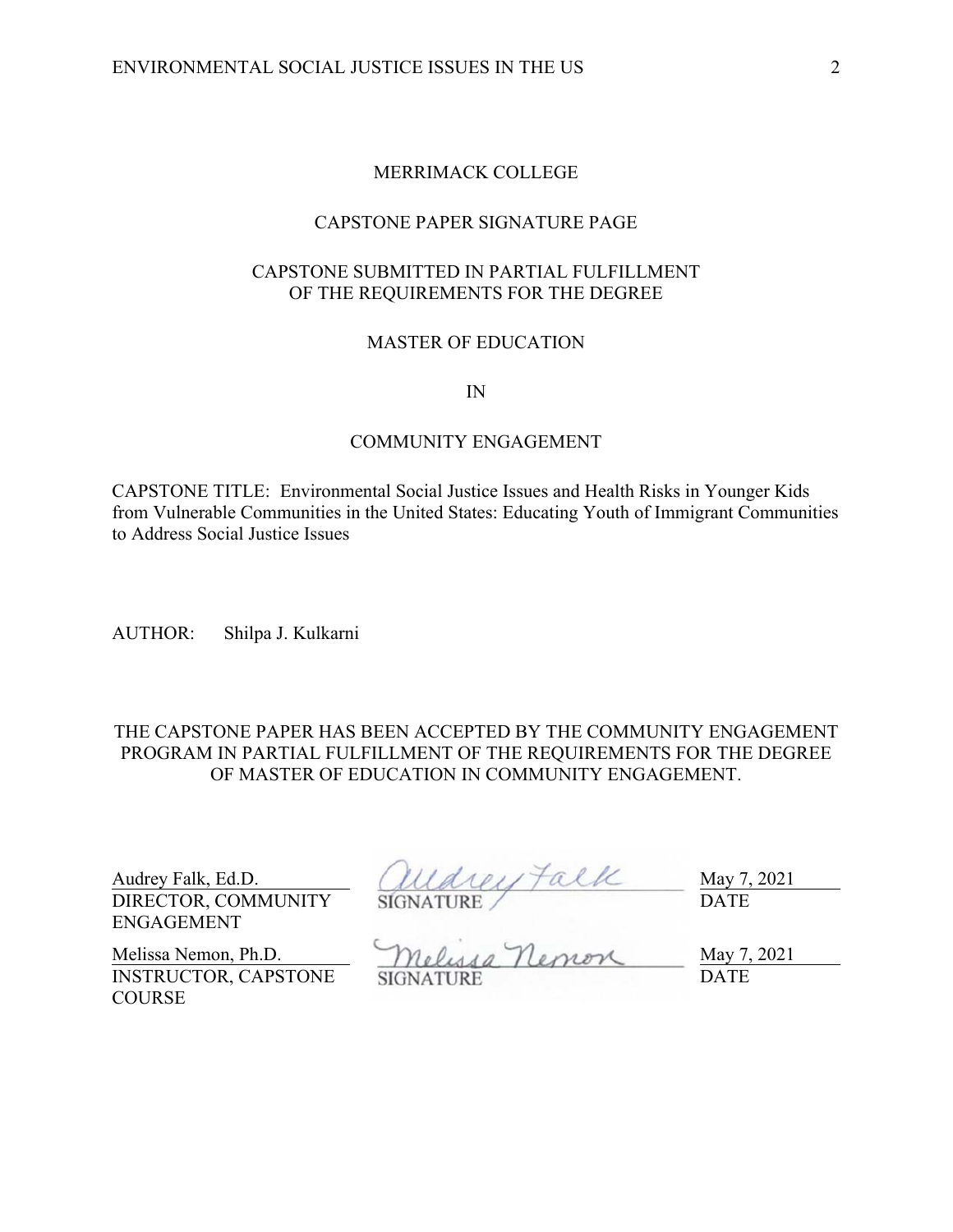#### **Acknowledgements**

 To my daughter, Nichita Kulkarni, without your abundant support I would not have applied to the Community Engagement M.Ed. program in the first place. You held my hand when I was exploring this new world, you were there at every step when I was trying to understand new concepts in studies that were entirely unknown to me. To my husband, Jitendra Kulkarni, you are always there for me in everything I do. Your patience and calmness helped me to keep myself on track all the time during this past challenging year. You both are instrumental in my success and I could not have accomplished this work without you.

To my mother, Anupama Kulkarni, you have been always a role model for me. You instilled good values not only in me but also in thousands of students as being an inspirational educator your entire life. I want to thank my brother, sister-in-law and my nephew and niece, my cousin sister for being my strong support throughout this journey. My in-laws and extended family in India encouraged me and kept me sending positivity despite being thousands of miles away. I want to thank my best friend and her family for not only giving me moral support but also for being a source of energy in my challenging times.

To Dr. Melissa Nemon, you are an amazing human being, wonderful professor, and mentor who is committed to seeing her students beyond the finishing line. Your passion, positivity, and energy are contagious. I have learned so much from you. I want to thank Dr. Audrey Falk who has been very considerate and supportive in this graduation journey. I want to thank my Community Engagement fellowship classmates for being inclusive, cooperative, and tremendously helpful. I will cherish your friendship for the rest of my life.

Finally, I want to dedicate my paper to my late father and late sister, who must be incredibly happy to see me achieving this height of success.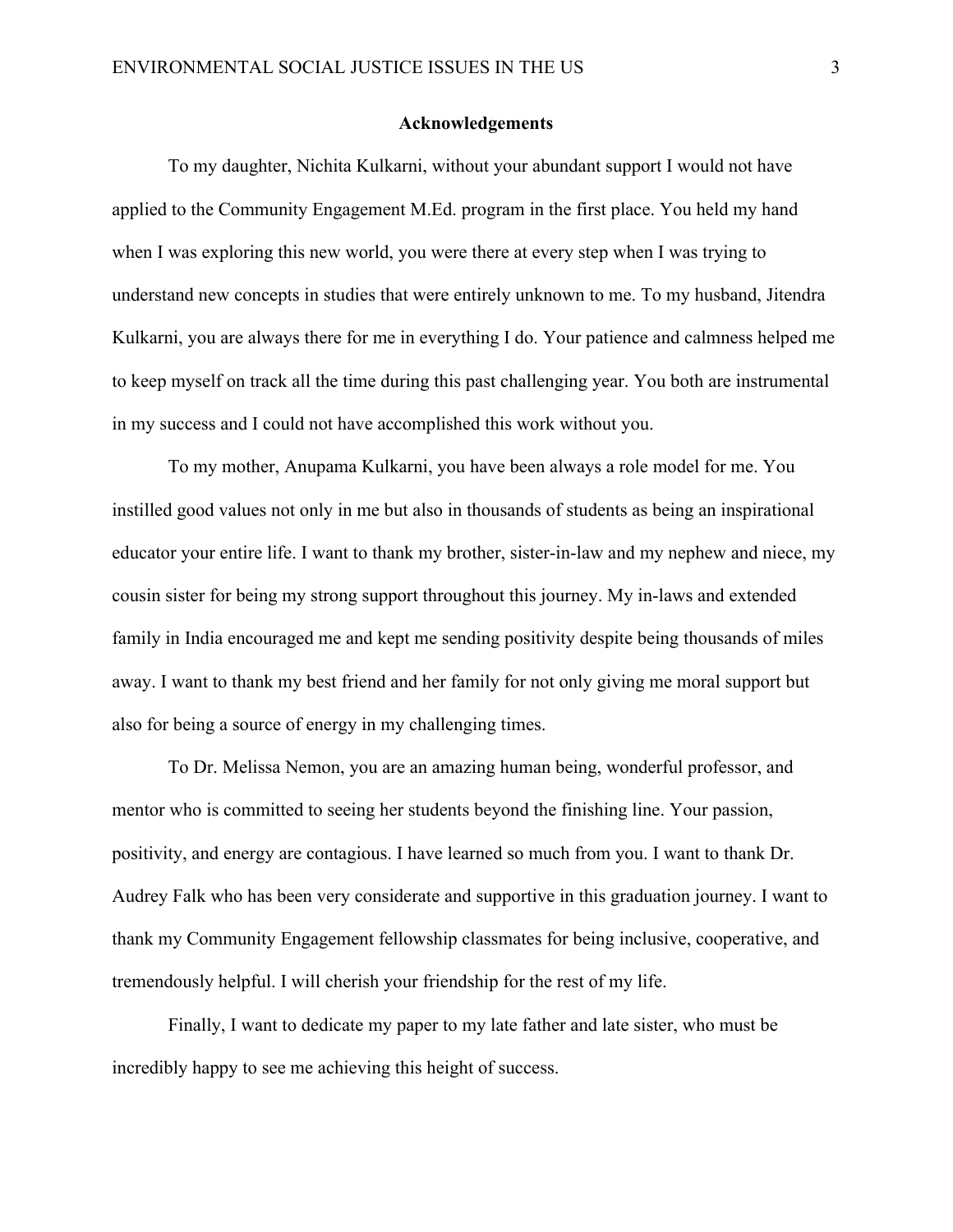#### **Abstract**

This project was conducted to examine the environmental social justice issues in the United States and how they are linked to health issues in younger children in low-income communities and people of color through the lenses of multiple theoretical frameworks. The workshop was focused on educating youth from other communities of people of color, providing them resources so that while bridging the cultural gaps they will become allies. The targeted audience was Asian-Indian youth of Maharashtrian communities across the country. The youth of mixed age group and first and second generations of immigrants from those communities participated in the workshop. The findings of the workshop stated that participants walked away with more knowledge about environmental social justice issues and strong desire to share the information with their friends and peers and other members in their communities. They also showed deep interest to know more about the social justice issues and resources so that they can make efforts to address the issues in their local communities.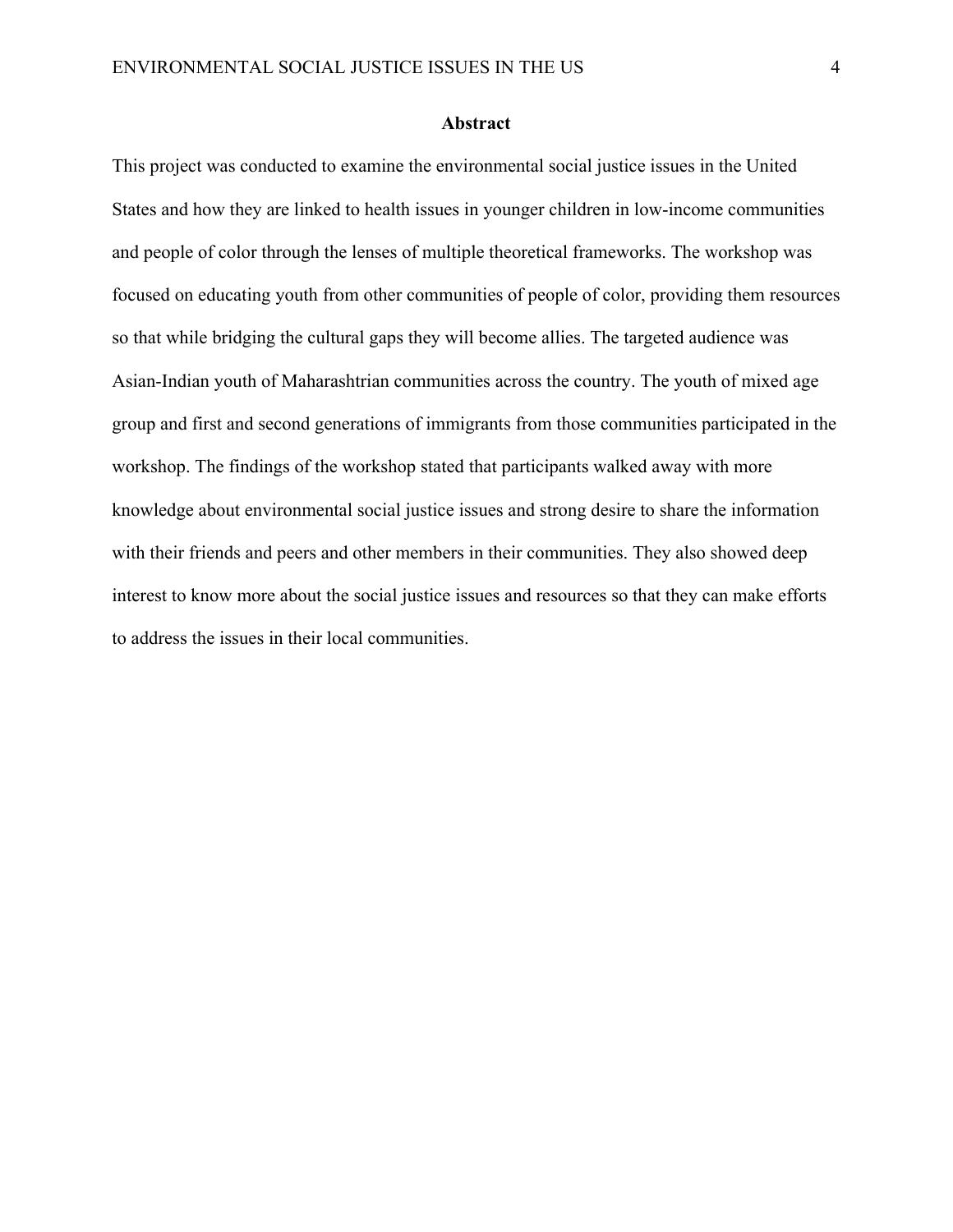# **Table of Contents**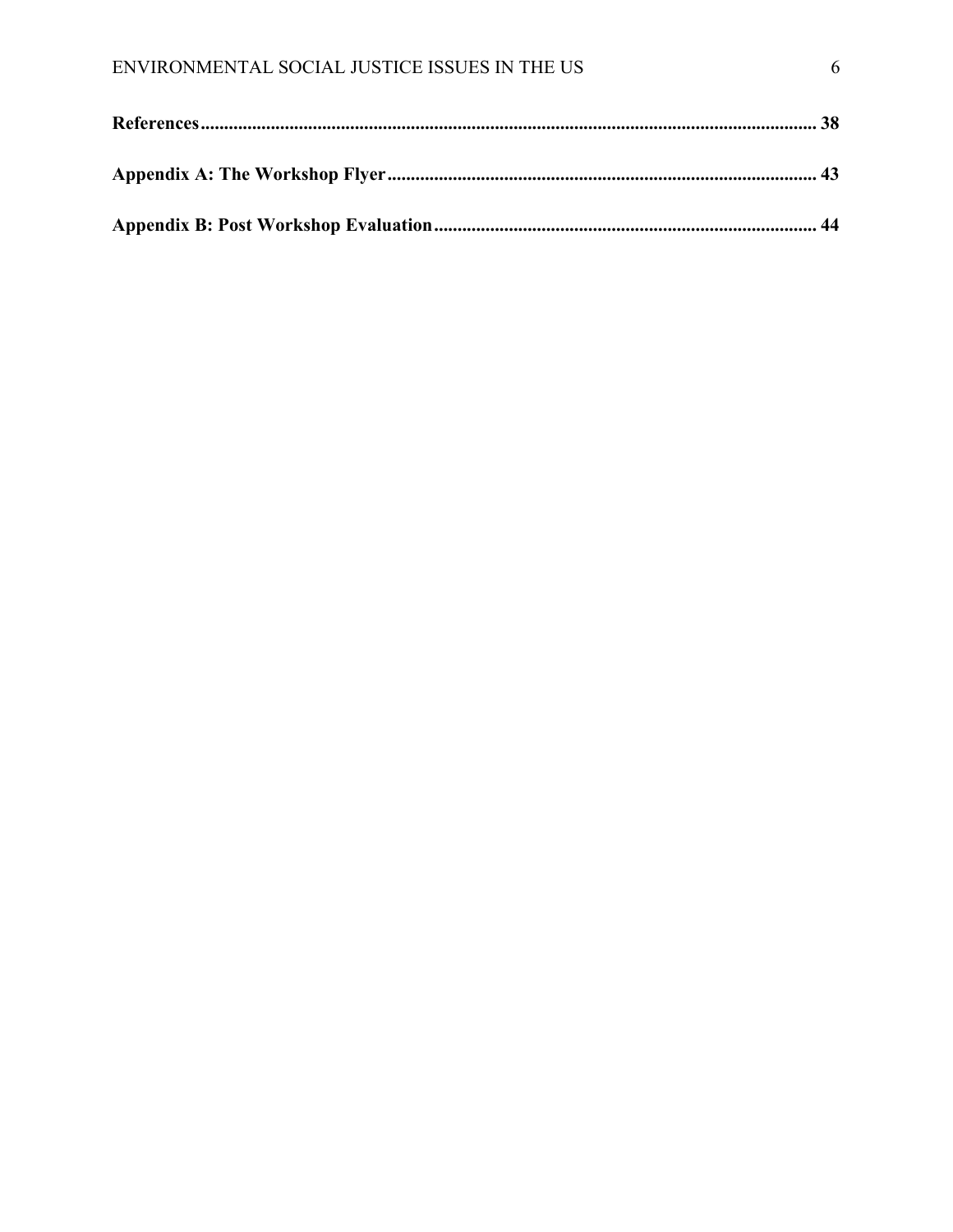# **Environmental Social Justice Issues and Health Risks in Younger Kids from Vulnerable Communities in the United States: Educating Youth of Immigrant Communities to Address Social Justice Issues**

Environmental justice is a part of social justice that has been a topic of great concern worldwide for some time and in the United States for a long time. In the United States it is directly connected to environmental racism. The term environmental racism was conceived by Benjamin Chavis, the executive director of the Commission for Racial Justice of the United Church of Christ. He defined the term as "Environmental racism is racial discrimination in environmental policy making, the enforcement of regulations and laws, the deliberate targeting of communities of color for toxic waste facilities, the official sanctioning of the life-threatening presence of poisons and pollutants in our communities, and the history of excluding people of color from leadership of the ecology movements" (Mohai, Pellow & Roberts, 2009, p.406).

Environmental racism plays a distressing role for vulnerable communities of people of color and low-income families that results in immeasurable health issues in these groups, especially among their children with long term effects. According to the article written by Jasmine Bell for the Center for American Progress, air pollution causes serious problems such as asthma, cardiovascular disease, lung cancer and water contamination lead to health issues in young children such as blood disorders, waterborne diseases, and cancer (Bell, 2016).

The fight against environmental racism started in early 1960s when Latino farm workers from farm fields of California's San Joaquin valley voiced out against harmful pesticides used in the farm fields. Then in 1967, African American students of Houston protested against the city garbage dump that caused the death of two children (Skelton & Miller, 2016). In February of 1968, more than 1000 African American sanitation workers in Memphis, Tennessee went on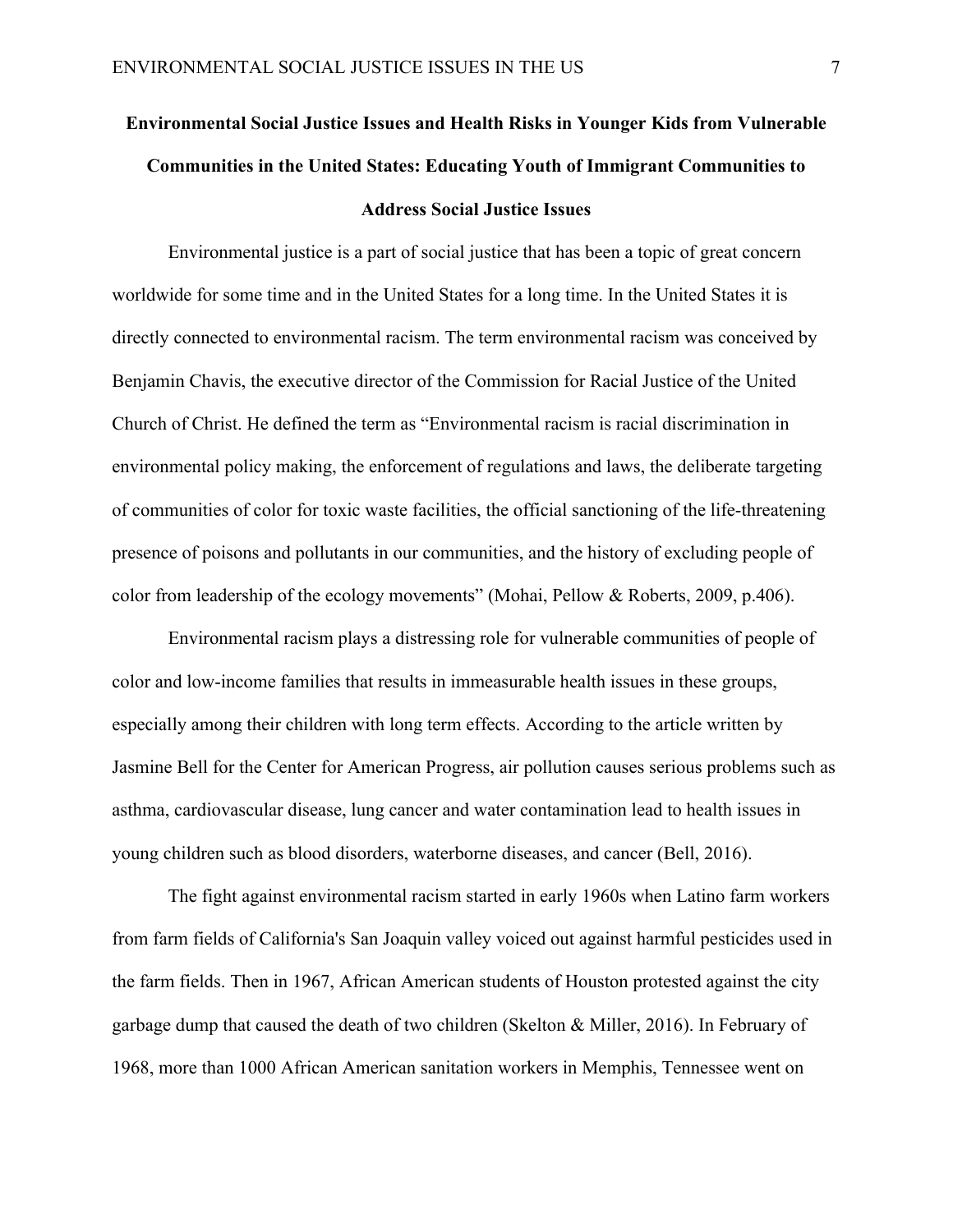strike to protest unfair wages (Navarro, 2010). The protest started by poor, rural black people in the small community of Afton in Warren County, North Carolina against the landfill in their community sparked the political movement across the United States (Skelton & Miller, 2016). Although the protest was unsuccessful, it brought the issue of disproportionate impact of environmental hazards on people of color in the spotlight. It provoked the US General Accounting Office to conduct a study to investigate the racial framework of the communities near the four hazardous waste landfills in the South in the following year of 1983. The result of the study stated that race was the central factor in deciding the locations of commercial hazardous waste facilities (Mohai, Pellow, & Roberts, 2009).

Communities of people of color and low-income families that bear the disproportionate environmental burdens including pollution, industrial production, and processing facilities, landfills are defined as environmental justice communities (Foresight Design Initiative, 2017). While talking about such communities in Massachusetts, Kaitlyn Budion (2019, para. 7) quoted Rep. Adrian Madaro of East Boston saying that, "Out of 351 cities and towns in Massachusetts, 137 of them have EJ communities and population." She further quoted him saying in his speech that those who are living near Logan airport, with highways, tanks of jet fuel, and heating oils are having higher rates of childhood asthma.

Current empirical research shows that due to intuitional racism and decision makers or policy makers who could protect their interests are not easily reachable for these communities. Shea Diaz (2016, para.4) in Georgetown Environmental Law Review concludes causes as "discriminatory siting, unequal regulatory enforcement and unequal political power are the major culprits for environmental injustice". The recent environmental policy changes by Trump administration are weakening protections for air and water, threatening the community health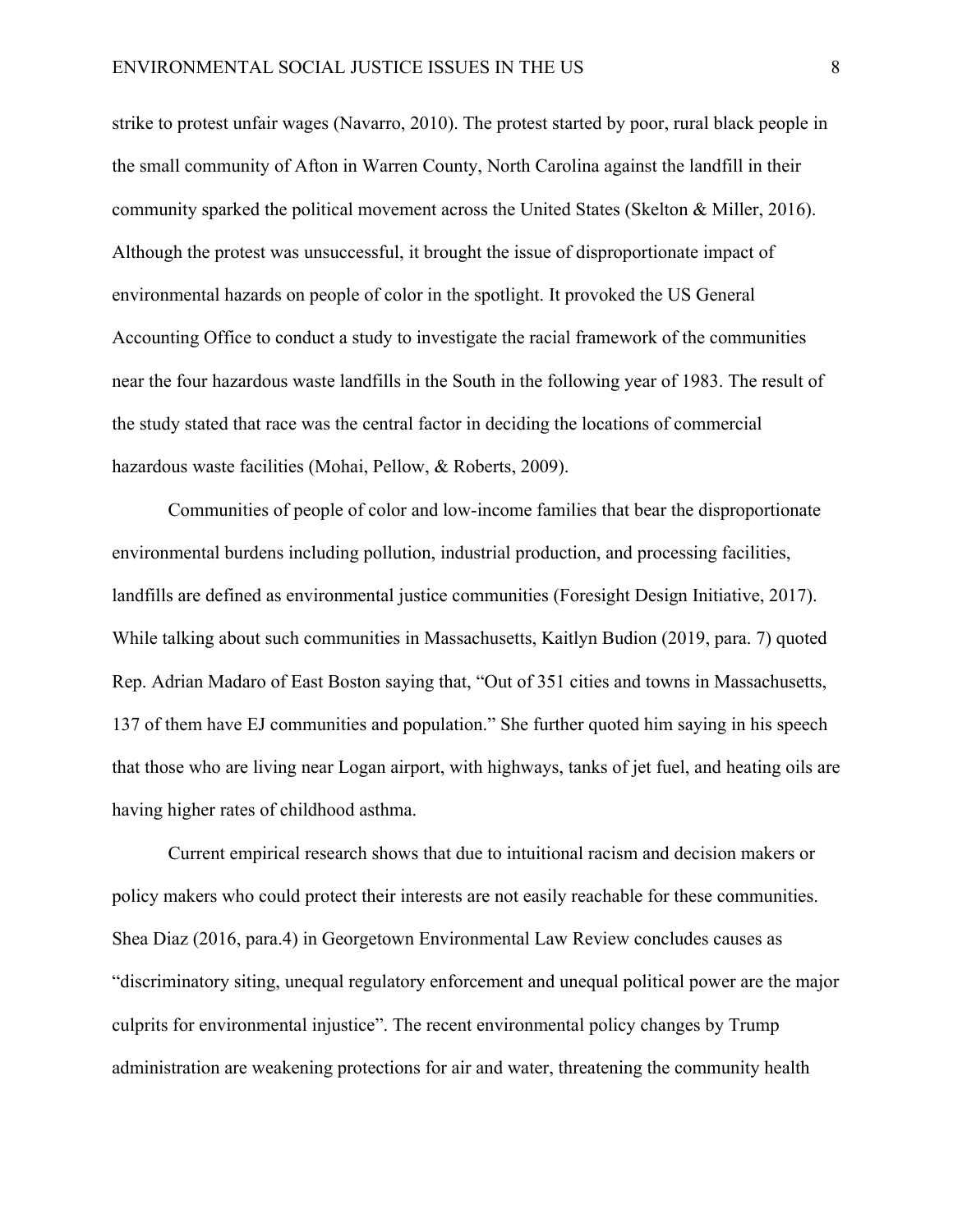and safety, and refusing to take actions on climate change (Patronella & Griffin, 2020). According to a news release by Environment Massachusetts, these policies will continue to have a deep impact on the health of American people. They state that, "Blocking the Clean Power Plan alone will slow progress in cleaning our air – leading to 3,600 additional premature deaths, 90,000 more asthma attacks in children, and 300,000 more missed work and school days by 2030" (EnvironmentMassachusetts, 2017, para.6). In summary, low-income and minority groups often likely have less political power and hence are less likely to have their voices heard. Compared to white people, communities of people of color bear higher environmental risk which include rising health risks, safety issues and financial risks.

The purpose of this capstone project would be to spread awareness among the Maharashtrian youth of Asian-Indian community about this issue. The workshop will focus on water and air pollution, and how it is affecting children's health across vulnerable communities so that the youth participating in the workshop will act as a bridge between two cultures and advocate for vulnerable communities, spreading awareness within their own communities instead of acting as bystanders. By conducting an interactive workshop and preparing a toolkit with resources to reduce environmental pollution, this project would help prepare more advocates to raise a voice against this social issue as environmental justice continues to be an important part of the struggle to improve and maintain a clean and healthful environment, especially for those who have traditionally lived, worked and played closest to the sources of pollution.

#### **Literature Review**

Environmental injustice can be defined as the uneven exposures of environmental hazards in low-income and minority communities (Diaz, 2016). Nationwide research conducted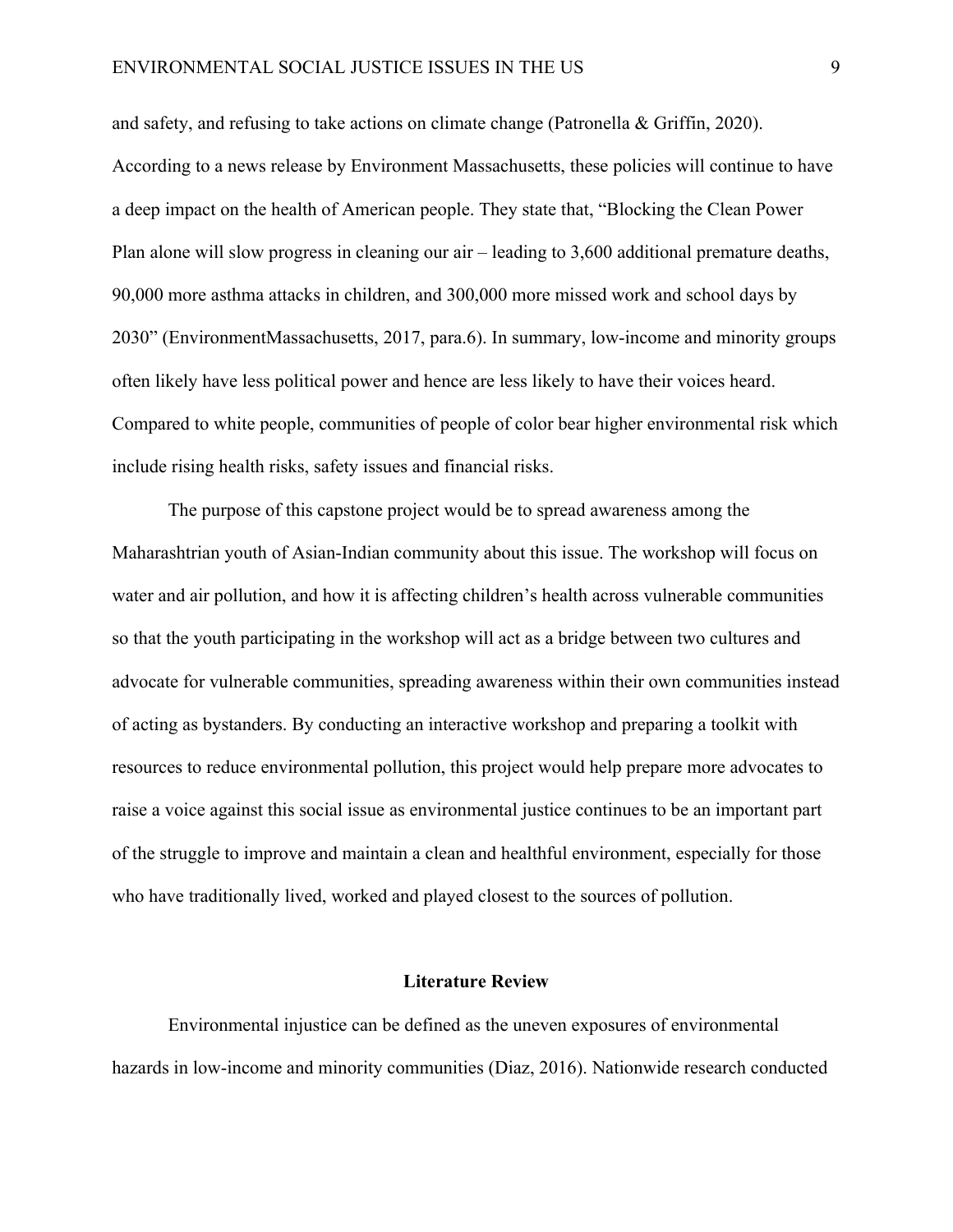by scientists from United States Environmental Protection Agency shows that while low-income communities had 35% higher burden, Non-whites 28% and African American communities specifically had 54% higher burden of emitting particulate pollution than the overall population (Mikati et el., 2018). Disproportionate environmental burden leads to many health issues such as cancer, asthma, and developmental disabilities in children with higher mortality rate than white communities (Diaz, 2016). There was statewide study in Pennsylvania and nearly 1200 elementary kids were tested who lived near industrial sites around Pittsburgh (Marusic, 2018). The study results showed that 22.5% students had asthma, and 60% of them had uncontrolled asthma. Nationwide 38% kids have uncontrolled asthma. Uncontrolled asthma is the foremost reason of missing the school, obesity, and permanent damage to kids' airways and lungs (Marusic, 2018). World Bank group published the report in 1992 titled "World Development report 1992: Development and Environment". The report gave the statistics of developing countries related to water and air pollution. It says, "Diarrheal diseases that result from contaminated water kill about 2 million children and cause about 900 million episodes of illness each year. Indoor air pollution from burning wood, charcoal, and dung endangers the health of 400 million to 700 million people. Dust and soot in city air cause between 300,000 and 700,000 premature deaths a year" (The World Bank, 1992, p.44).

#### *Discrimination and the Environment*

The environment deeply impacts an individual's overall physical, social, and psychological development. As a result of modernization, people were exposed to other surroundings that they thought were more supportive than they were living in, hence they started migrating from one place to another to use those resources to increase the quality of life. That is how immigrants started diversifying the local communities of towns and cities worldwide. Thus,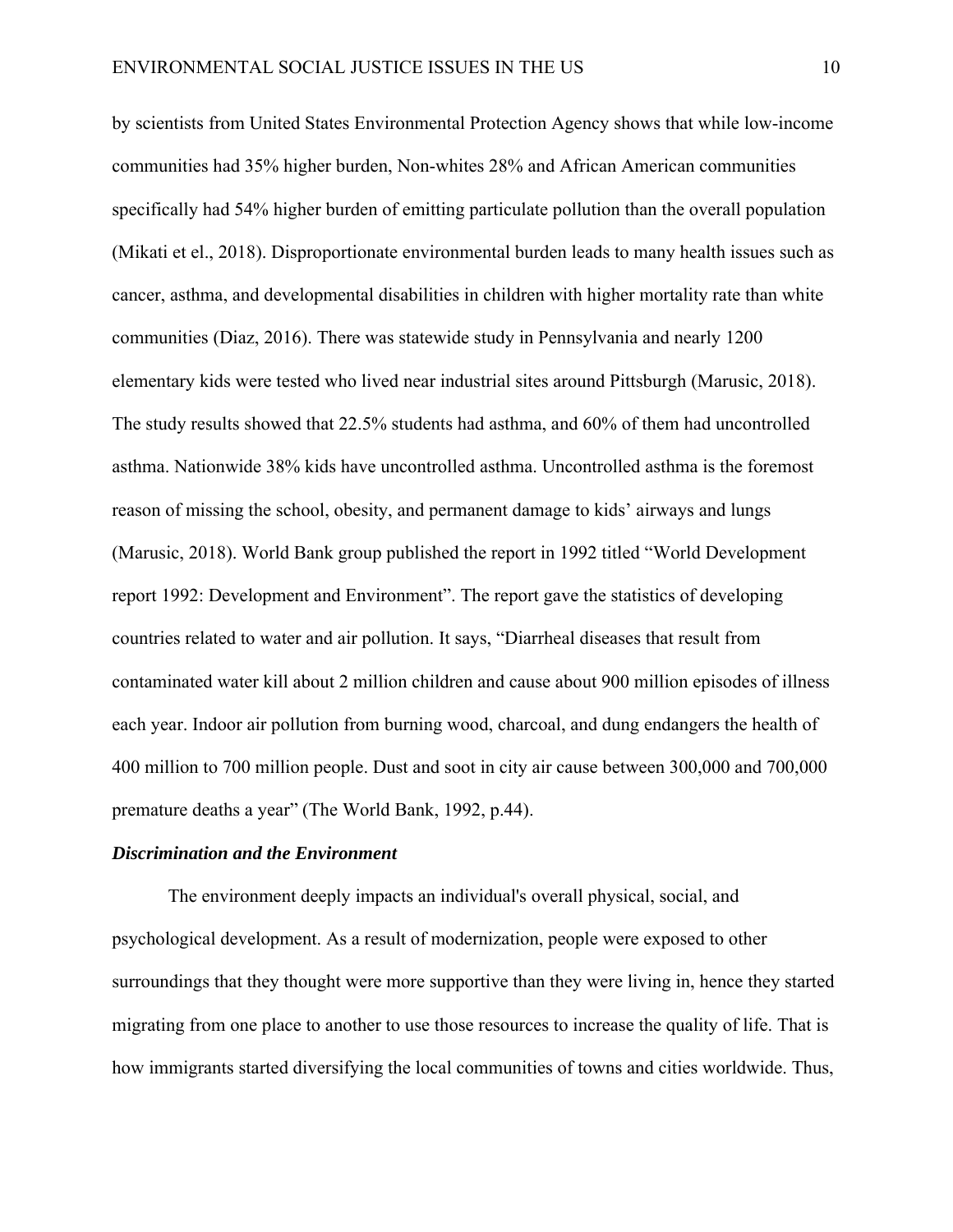many countries became more culturally diverse than ever before, including the United States of America. Cultural diversity in United States brought different social groups together with their own beliefs, social norms, values and prejudices or preconceived notions about other individuals based on which social group they belong to. According to Sensoy and DiAngelo, prejudice is "learned prejudgment toward social others and refers to internal thoughts, feelings, attitudes, and assumptions based on the groups to which they belong" (2017, p.60). These prejudices about others give direction to our thoughts, categorize our values, and control our actions. Actions such as ignoring, excluding, avoiding, threats and violence based on prejudices are called as discrimination (Sensoy & DiAngelo, 2017). When one social group holds and enforces prejudice and discrimination against another social group with the support of institutional power, oppression in forms of racism, sexism, classism, ableism occurs in the society. "oppression occurs when one group's prejudice is backed by historical, social and institutional power. Common shorthand within the discipline is: Prejudice and Discrimination  $+$  Power  $=$ Oppression" (Sensoy & DiAngelo, 2017, p.61).

Racism is a specific form of oppression and can be looked through multiple lenses; economic, political, social/cultural structures, actions, and beliefs. Racism "is a form of oppression in which one racial group dominates over others" (DiAngelo & Sensoy, 2017, p.123). When talking about environmental injustice, it is hard to ignore how race plays a factor. In efforts to ensure that everyone gets a healthy environment regardless of race, color, language, socio-economic status, nationality, environmental justice as a social movement was started in the United States during the late 1960's. The movement was the response to environmental racism across the country. "Environmental racism is the disproportionate impact of the environmental hazards on people color (Greenaction, n.d.). In short, low-income families, typically families and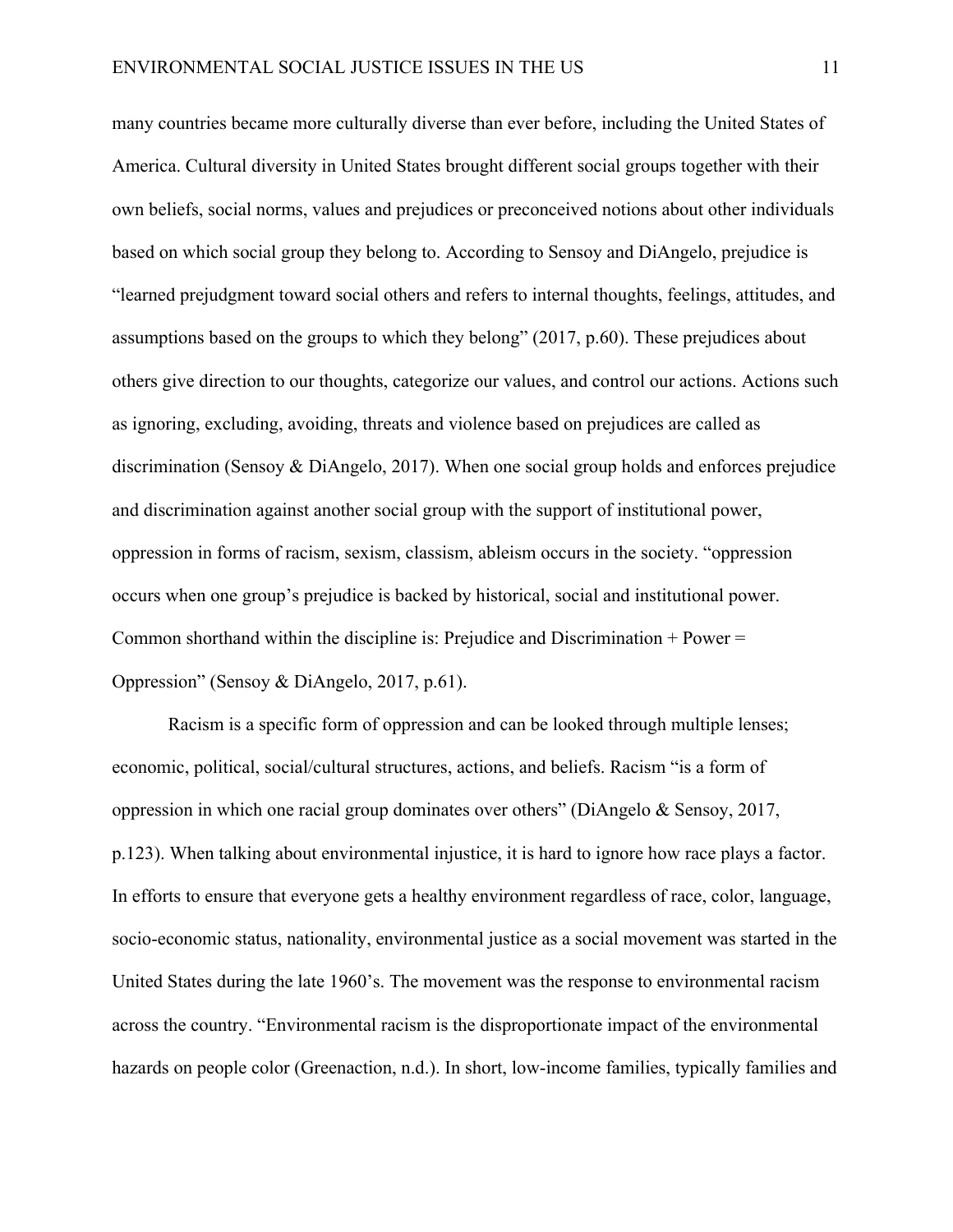people of color, are forced to live near the hazardous waste and landfills and these communities continue to be sitting targets for environmental hazards across the country. Dr. Bullard, and his colleagues described the disproportionate burden of environmental waste on people of color and low-income families in their report of the national study of commercial waste hazardous facilities. They concluded the report as, "significant racial and socioeconomic disparities persist in the distribution of the nation's commercial hazardous waste facilities" (Bullard et al., 2007, p.xi). Their report also concluded that "African Americans, Hispanics/Latinos and Asian Americans/Pacific Islanders alike are disproportionately burdened by hazardous wastes in the U.S" (p.xii). The US General Accounting Office's study showed that three out of four of the offsite commercial hazard waste landfills in the southern region of Alabama, Florida, Georgia, North Carolina, South Carolina, and Tennessee were located predominantly in African American communities (Hines, 2015).

Because of unequal laws, regulations, and policies, people of color and minority communities are intentionally targeted while choosing locations for waste hazardous dumping stations or facilities. They are more likely to live near the landfills, polluting facilities, and hazardous waste sites. The report published by National Association for the Advancement of Colored People entitled, *Coal Blooded: Putting Profits Before People* (2012) says that, "Among those living within three miles of a coal power plant, 39 percent are people of color — a figure that is higher than the 36 percent proportion of people of color in the total U.S. population. Moreover, the coal plants that have been built within urban areas in the U.S. tend overwhelmingly to be in communities of color" (p.15).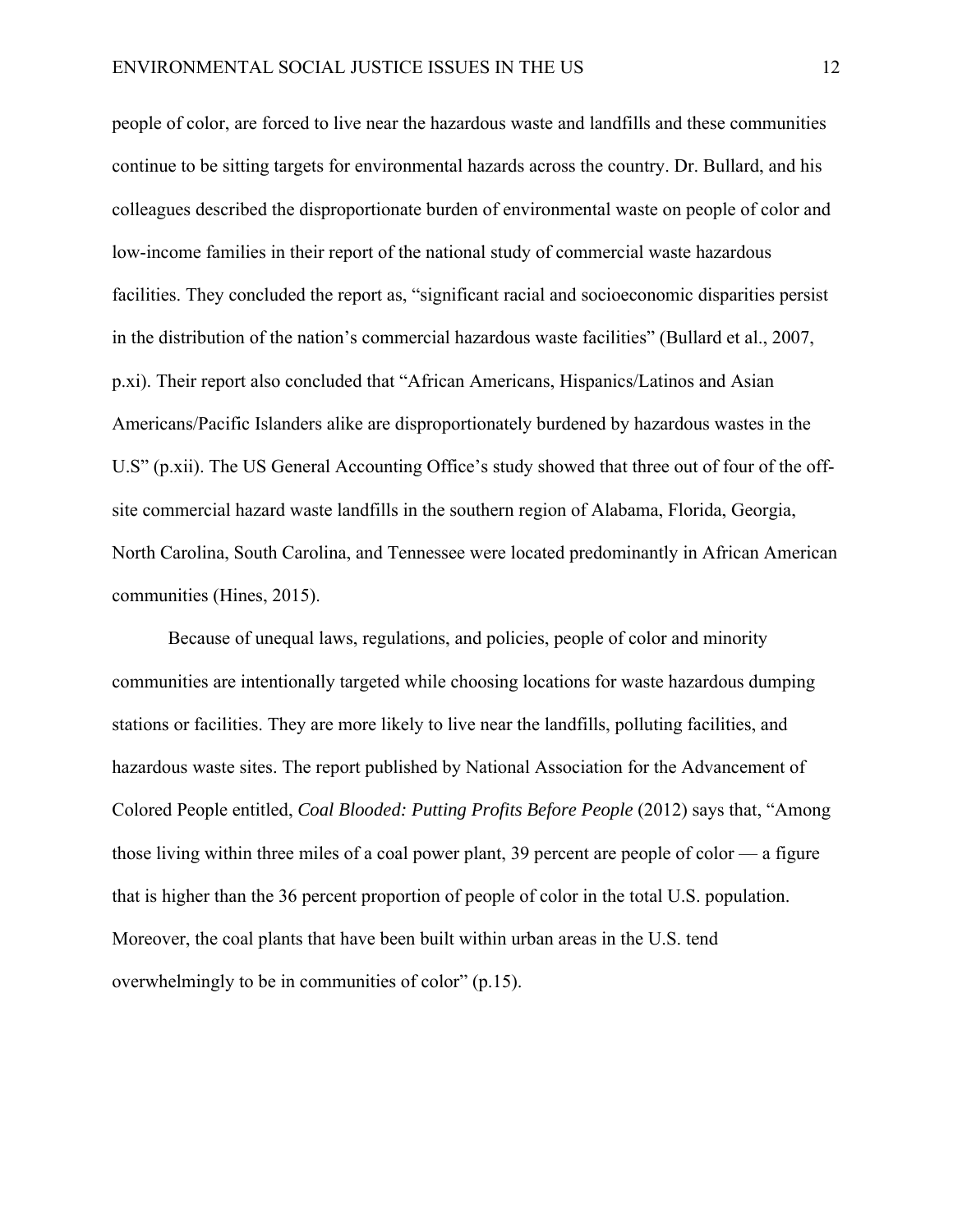## *Environmental Injustice Links to Children's Health Issues*

The disproportionate burden of environmental pollution affects deeply on the health of low-income communities and people of color and reducing their life spans especially it affects young children's health. Jacqueline Patterson, the Environmental and Climate Justice Director for the NAACP talked about how people of color face this issue in her interview with Diane Toomey at *Yale Environment 360*. She said, "An African American child is three times more likely to go into the emergency room for an asthma attack than a white child and twice as likely to die from asthma attacks than a white child. African Americans are more likely to die from lung disease, but less likely to smoke" (Patterson, 2013). The water crisis in Flint, Michigan is a striking example of the connection between exposure to toxic wastes and health risks in vulnerable communities living near the hazardous sites deprived of clean water and air. The most affected group in the Flint crisis were children. In Flint, the water was infected with potentially detrimental lead particles, with almost 9000 children exposed to lead-contaminated water for 18 months (Denchak, 2018). Lead causes serious health issues in children including slowing down children's brain development and potentially leading to behavioral changes (Wood, 2019).

Air pollution is another factor of environmental pollution that can lead to long-term illness in vulnerable communities. According to National Institute of Environmental Health Sciences (2017), chemicals such as dioxin can be released into the environment from the burning of commercial wastes as well as the use of wood, coal, or oil, all of which have adverse effects on the health of people which include infertility, damage to the immune system, developmental disorders in children, and hormonal disorders. In 2015, all leading scientists, health professionals and children and environmental advocates across the country came together under Project Tender and pointed to linkage between airborne toxic environmental chemicals and related neurological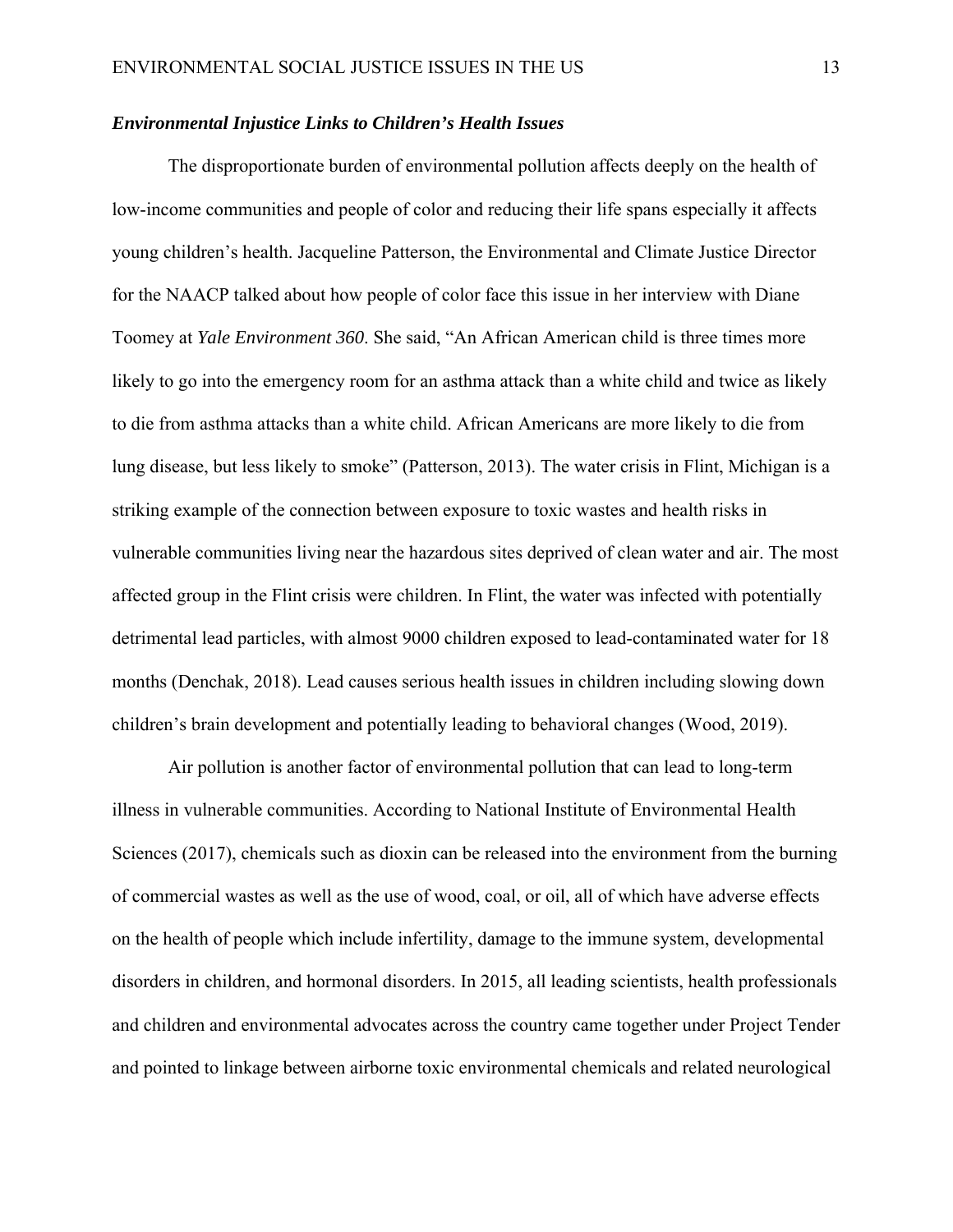disorders (Payne-Sturges et el., 2019). They identified that "developmental disabilities, such as learning disabilities, developmental delays, autism, and attention-deficit/hyperactivity disorder (ADHD), affect one in six children in the United States, and the rate of these disorders is rising" (Payne-Sturges et el., 2019, p.550).

Nitrogen dioxide is another pollutant that emitted through vehicle burning the fuel which can trigger various health problems in human beings, especially those who have preexisting respiratory conditions such as asthma and people of color have 37% higher exposure to nitrogen dioxide than white people (Milman, 2017). An African American community in Mossville, Louisiana has been suffering from the adverse effects of carcinogens and fighting for a healthy environment for almost two decades (Hines, 2015). The food grown in this town is also contaminated because of polluted water, air, and soil mixed with toxic chemicals. While exploring environmental racism through the Freddie Gray's case of lead poisoning and describing how toxins disproportionately affect people of color in her essay, Rita Turner says that "Environmental issues are not often described in terms of violence, at least not violence against humans. But the environmental injustice that slowly poisons people of color and poor individuals and deprives them of access to healthy food and healthy living environments in the United States and globally is, in my view, most certainly a form of violence" (Turner, 2016, p.191). Juliana Maantay examined the linkage between asthma and air pollution using GIS mapping in the Bronx, NY and she found that "people living near (within specified distance buffers) noxious land uses were up to 66 percent more likely to be hospitalized for asthma and were 30 percent more likely to be poor and 13 percent more likely to be a minority than those outside the buffers" (Maantay, 2007, p.32). One study was conducted by group of researchers to assess the relationship between local air quality, emotional wellbeing and neighborhood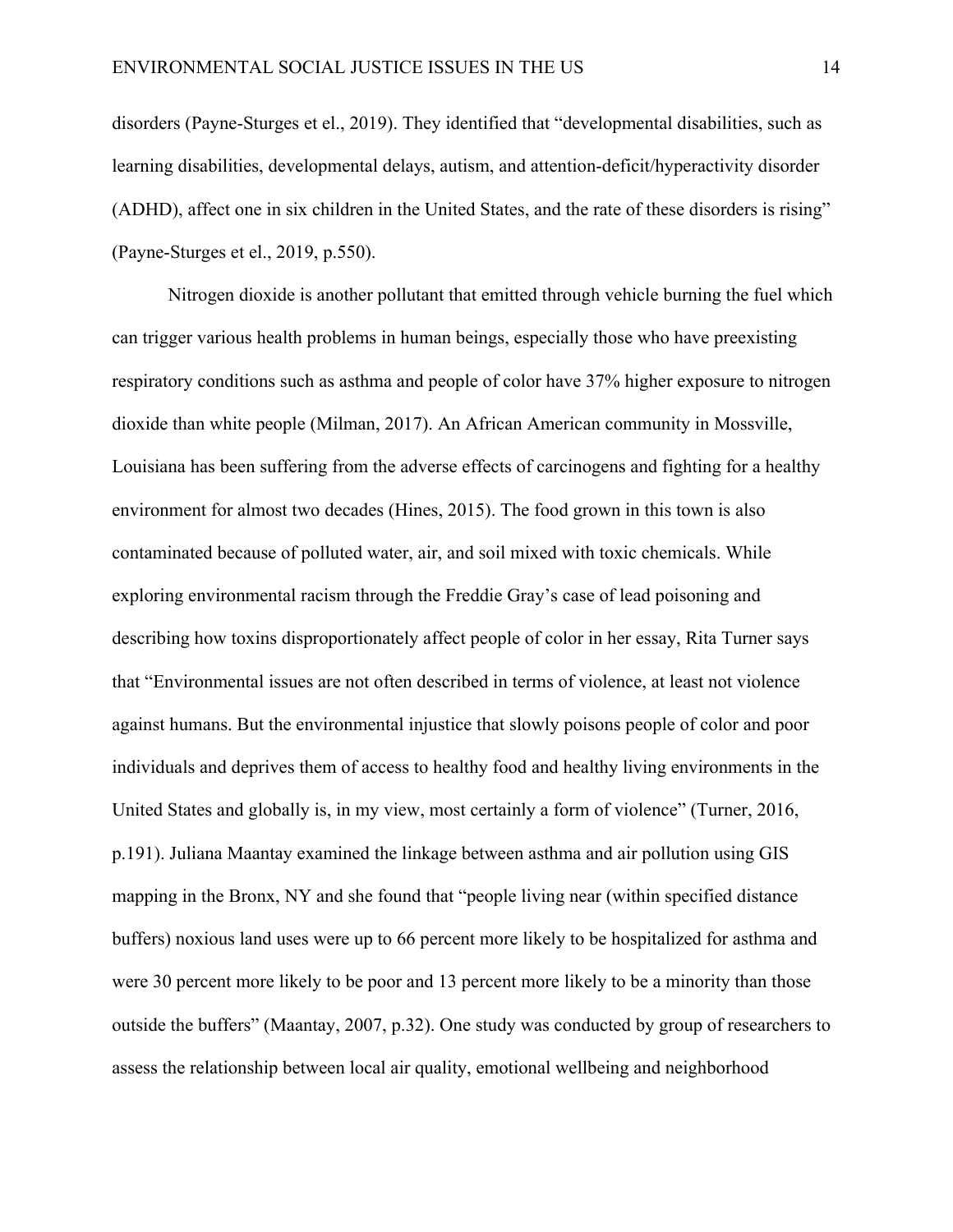infrastructure in Minneapolis, MN. They did a real-time assessment of emotional wellbeing through a mobile app. "From the observational data in 6 neighborhoods of varying SES and light-rail access, poorer neighborhoods tended to have higher PM<sub>2.5</sub> concentrations than their mid-SES counterparts in Minneapolis, MN, raising environmental justice concerns" (Lal et el., 2020, p. 9). The findings showed a negative correlation between particle matter percentage in the air and emotional wellbeing, meaning the higher the percentage of PM2.5, the lower the emotional wellbeing score was (Lal, et el., 2020). Another study examined the role of segregation in environmental health disparities. Morello-Frosch and Lopez (2006) examined the health and well-being of communities of color in the United States who are segregated in neighborhoods with high levels of poverty and material deprivation. The findings indicated a potential link between segregation and poor health outcomes primarily due to environmental health inequalities. Some of these outcomes included premature adult mortality, infant mortality, negative birth outcomes such as low-birth weight, preterm birth, perinatal mortality, and asthma (Morello-Frosch & Lopez, 2006).

#### *Poverty and Environmental Injustice*

There are other intersectional issues such as poverty that highly correlates to the environmental injustice and health risks in these vulnerable communities besides race. Although the intersectionality of poverty and environmental inequalities is more visible in developing countries, they go together in the United States as well. Low-income families cannot afford a good neighborhood to live in and are forced to choose living in polluted areas near landfills or hazardous toxic sites. Gary Evans and Elyse Kantrowitz (2002) documented the reverse relationship between income and other socioeconomic status with environmental risk factors "including hazardous wastes and other toxins, ambient and indoor air pollutants, water quality,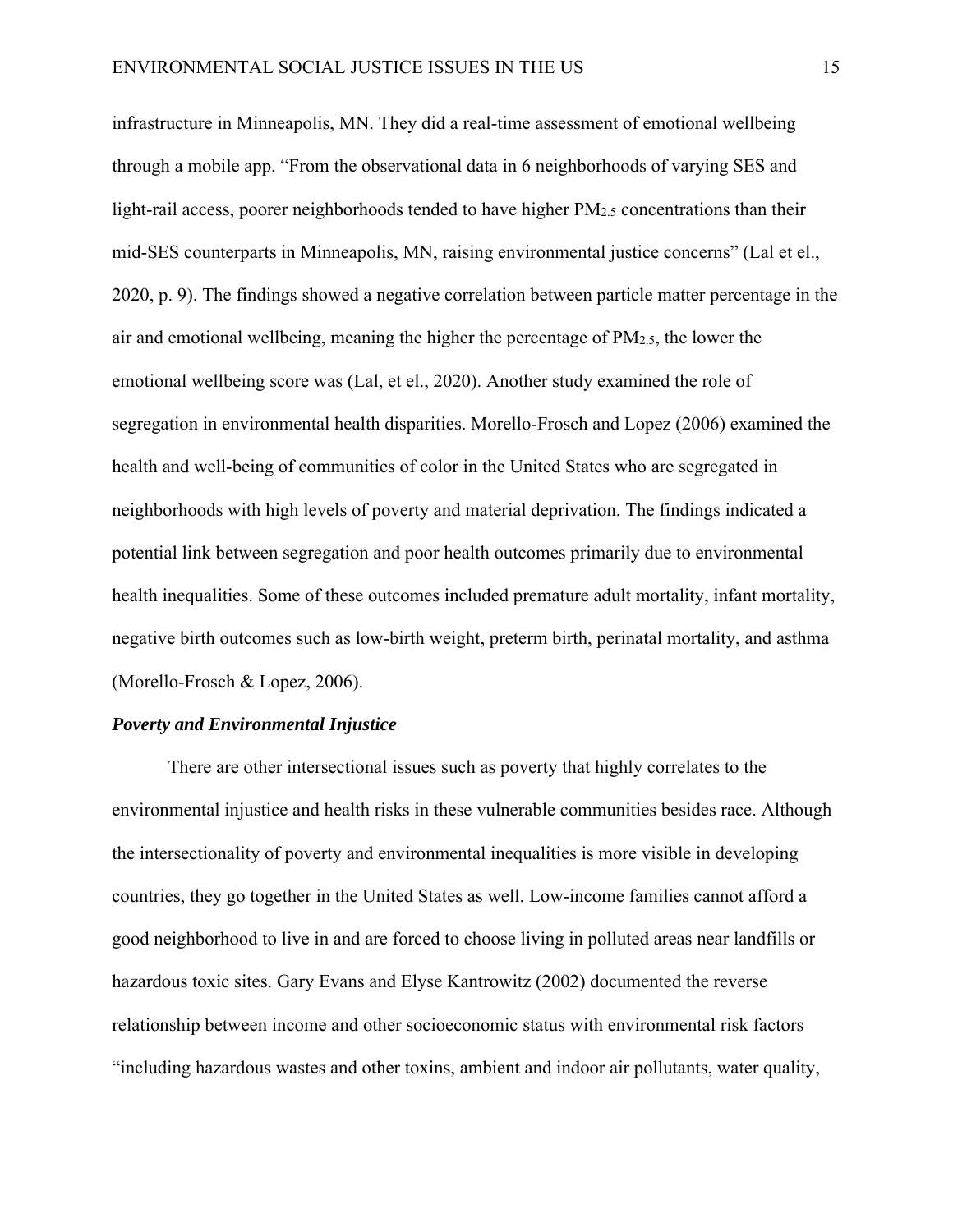ambient noise, residential crowding, housing quality, educational facilities, work environments, and neighborhood condition" (Evan & kantrowitz, 2002, p.303). They further stated that, "The poor are most likely to be exposed not only to the worst air quality, the most noise, the lowestquality housing and schools, etc., but of particular consequence, also to lower-quality environments on a wide array of multiple dimensions" (Evans & Kantrowitz, 2002, p.304). In the conclusion of their research, they argued that "particularly salient feature of poverty for health consequences is exposure to multiple environmental risk factors" (Evans & Kantrowitz, 2002, p.303). The United Nations Development Programme published a human development report in 2006 entitled "Beyond Scarcity: Power, Poverty and the Global Water Crisis". The team of the researchers who worked on this report found that the crisis of water and sanitation is, above all, a crisis of the poor throughout the world – including the US.

#### *Theoretical Foundations for Environmental Justice*

**Critical Race Theory**, also called as CRT sees that race is socially constructed rather than a natural characteristic of an individual. The critical race theory also states that white people constructed race to maintain their interests in labor markets and politics at the cost of people of color (Curry, 2018). The critical race theory movement made an appearance in 1970's in Derrick Bell and Alan Freeman's writings in the response of the slow pace of racial reformation after civil rights movement (Hiraldo, 2010). CRT help scholars in understanding how race, racism and power are integrated in the American society and play their role in the best interest of white people at the institutional level to maintain their historical advantages over people of color (Curry, 2018). To see the environmental social justice issue through the lens of CRT, the dominant groups – typically affluent, white communities – hold the power in making policies and laws. People of color and marginalized groups have less power in decision making and in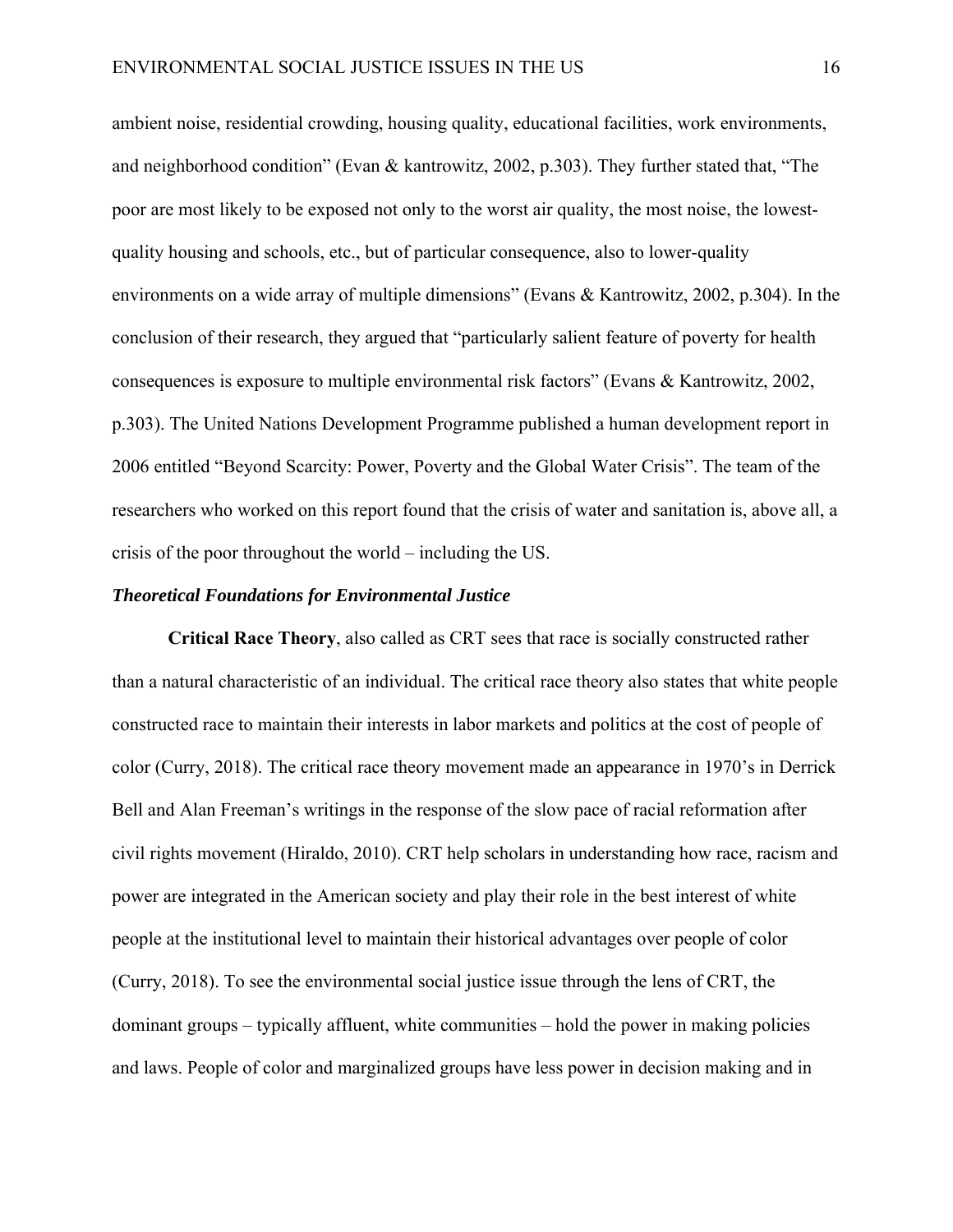choosing their neighborhoods to be able to live safe and healthy life because of white racial superiority. While explaining the dynamics of white racial superiority, Sensoy and DiAngelo highlighted Johnson and Shapiro's quote that emphasized on the fact that white people live in most racially segregated groups. Sensoy and DiAngelo further stated that, "Whites are most likely to be in the economic position to choose this segregation. In fact, racial segregation is often what defines schools and neighborhoods as "good" for Whites; we come to understand that a "good school" or "good neighborhood" is often coded language for "White," while "urban" is code for "not-White" and therefore less desirable" (Sensoy & DiAngelo, 2017, p. 132). Also, to apply a color-blindness ideology that Bonilla-Silva explained in his book *Racism without Racists* (Bonilla-Silva, 2010), here in the context of environmental injustice, it could be seen as people who are changing policies or ignoring the adverse effects of these changes that are impacting deeply marginalized groups are from dominant groups who are color blind and do not see that racism exists.

**John Rawls Theory of Justice** poses that every individual has equal rights to basic liberties, and everybody should get the equal and fair opportunities and benefits including health care and education regardless of their ethnicity, sex, and socio-economic background. John Rawls, American political and ethical philosopher drew a theory of justice as fairness (Duignan, 2020). He argued against utilitarian philosophy which holds the thought that greatest goods for greatest numbers which neglects rights of minority. Rawl's theory of justice consist two principles, one is basic liberties such as freedom of thought, the right to join the political party, the right to represent the government and right to make rule of law and second principle focuses on equality which is called as difference principle that talks about the fair opportunities for everyone to hold positions in public and private offices.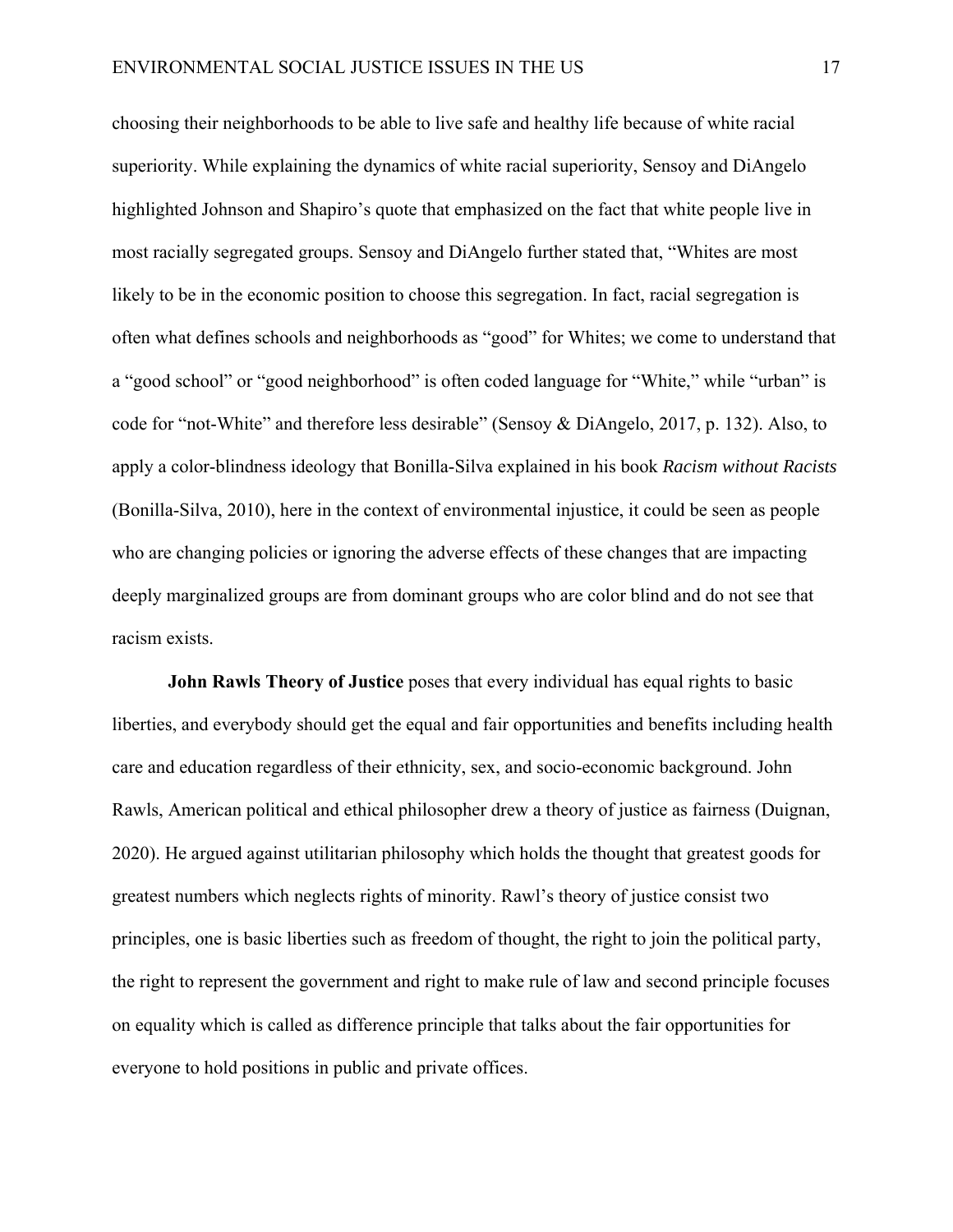He insisted that society should provide basic resources to everyone equally which would reduce inequalities from the society (Duignan, 2020). Looking at environmental injustice issue through the lens of theory of justice, people of color and low-income need to get the basic liberties and position to voice out for uneven distribution of environmental burden they are bearing for long time. They need to get the equal opportunity regardless their ethnicity and economic status to choose the place to live in.

**Environmental Inequality Formation** (EIF) was proposed by David N. Pellow, a professor of environmental studies at University of Santa Barbara, California proposed environmental inequality formation perspective when he found conceptual, theoretical, and methodical issues in the studies of environmental justice and environmental inequalities. Pellow's environmental inequality formation incorporates three major factors that are not considered in studies of environmental inequalities: the importance of process and history, the role of multiple stakeholder relationships and a life-cycle approach to the study of hazards (Pellow, 2000). According to him, the EIF model suggests that environmental racism and in equalities are complex processes than they were reviewed before by researchers. He says, "EIF indicates not only that environmental inequality is more complex but that it is much more insidious because it is the mechanism whereby interlocking systems of inequality serve to divide and conquer stakeholders who may be potential allies. EIF therefore reveals the much deeper workings of power in society" (Pellow, 2020, p.597). According to him, without understanding the process behind environmental inequalities, researchers will not be able to provide tools for policy makers and social movement organizations to find out solution for environmental injustice (Pellow, 2020).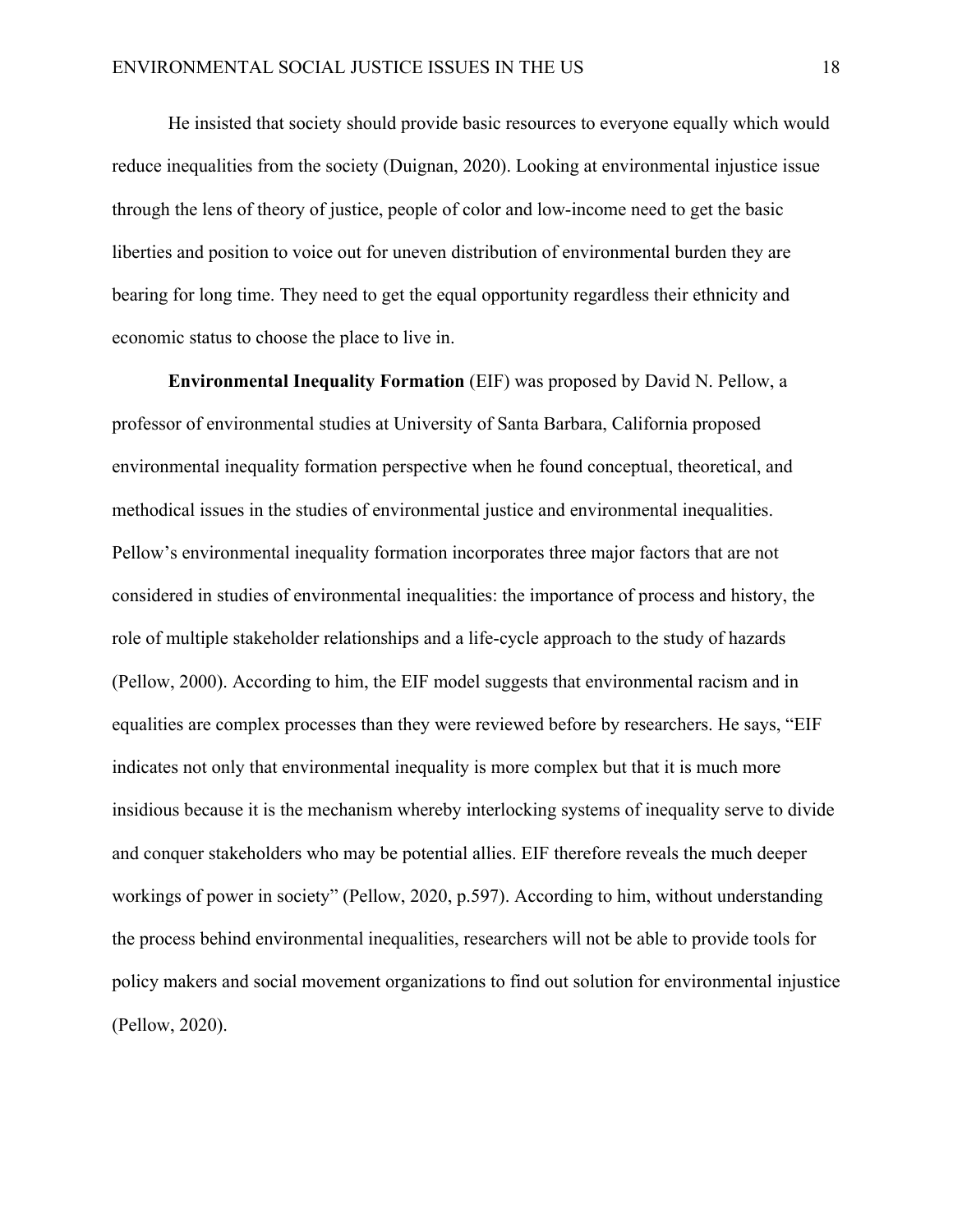#### *Environmental Justice Education for Youth from Immigrant Communities*

Environmental social justice issue still exists in today's world hence it is critical to address this issue at every level. Environmental issue is not just about recycling, reducing the waste or planting more trees but it is more complex and connected to social inequalities that is affecting physical and mental wellbeing of low-income communities and communities of color especially young children of these communities. Therefore, it becomes vital to spread awareness about the issue in the society and educate more people and make allies to fight against the environmental justice issue including children. It is important to emphasize on the environmental social justice education in all schools and educational institutions.

It is also important to spread awareness among other immigrant communities about the social justice issue especially in the youth from immigrant families. Youth immigrants act as a bridge between two cultures while living in the United States. To interact with their peers, they are more likely learn the importance of the diversity. Despite of cultural barriers they know how to balance between family and the outer world where they interact with peers, friends, and teachers. This balancing act will help them to look at this social justice issue with the unbiased approach. Instead of becoming bystanders, they will understand cultural barriers that vulnerable communities might be facing while bearing disproportionate environmental burden and hence they will advocate for these affected communities of people of color. Environmental social justice education will instill new values and norms about equality in youth who might be future lawmakers, policy makers and educators bringing a big change in the society.

In summary, there is an urgency to spread more awareness and educate more people including future generation about environmental injustice. This hands-on project will not only bring awareness about environmental injustice among all age groups but also it will educate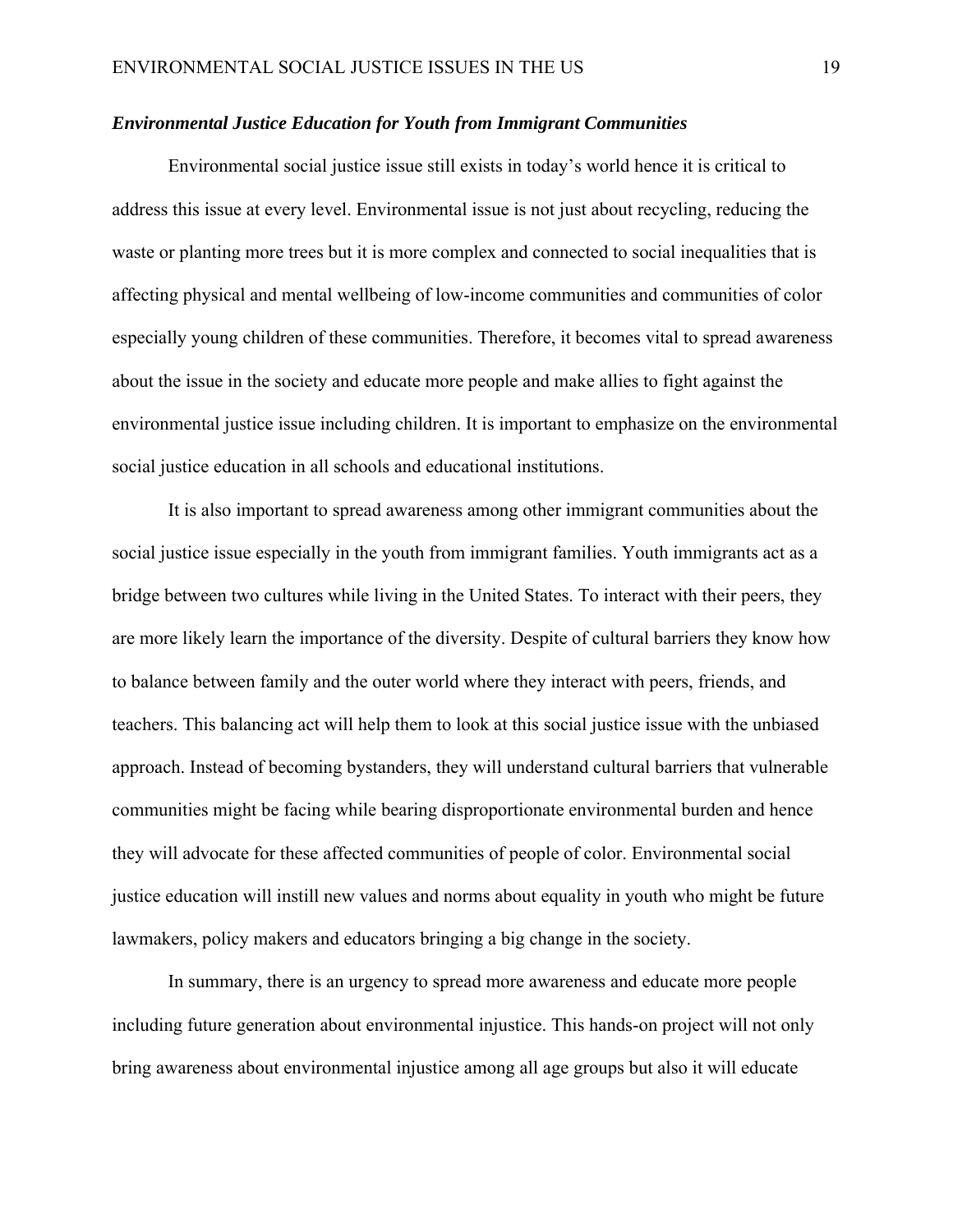youth to take the stewardship of the clean earth and fight for better environment for everyone to live in.

#### **Project Plan**

This project intends to spread awareness among youth from Maharashtrian communities who are first and second generation of immigrants across the United States about water and air pollution and how it is affecting the children's health from vulnerable communities through the interactive workshop.

## **Situation Statement**

 Communities of color and low-income communities bear the disproportionate environmental burdens including pollution, industrial production and processing facilities, landfills that increase the health risks especially in young children in these vulnerable communities with long term effects. Air pollution causes serious problems such as asthma, cardiovascular disease, and lung cancer. Water contamination leads to health issues in young children such as blood disorders, waterborne diseases, and cancer (Bell, 2016). The study of Centers for Disease Control and Prevention indicated that the percentage of lead poisoning among African American children of aged 1- 5 yrs. is higher (11.2%) compared with 2.3% of white children (Wengrovitz & Brown, 2009).

#### **Define Your Goals**

 There are many contributing factors to disproportionate environment and health risks in young children such as race, poverty, age, and institutional racism.

 **GOAL 1:** Participants will become informed and aware of environmental injustice. They will understand causes of environmental social justice issue.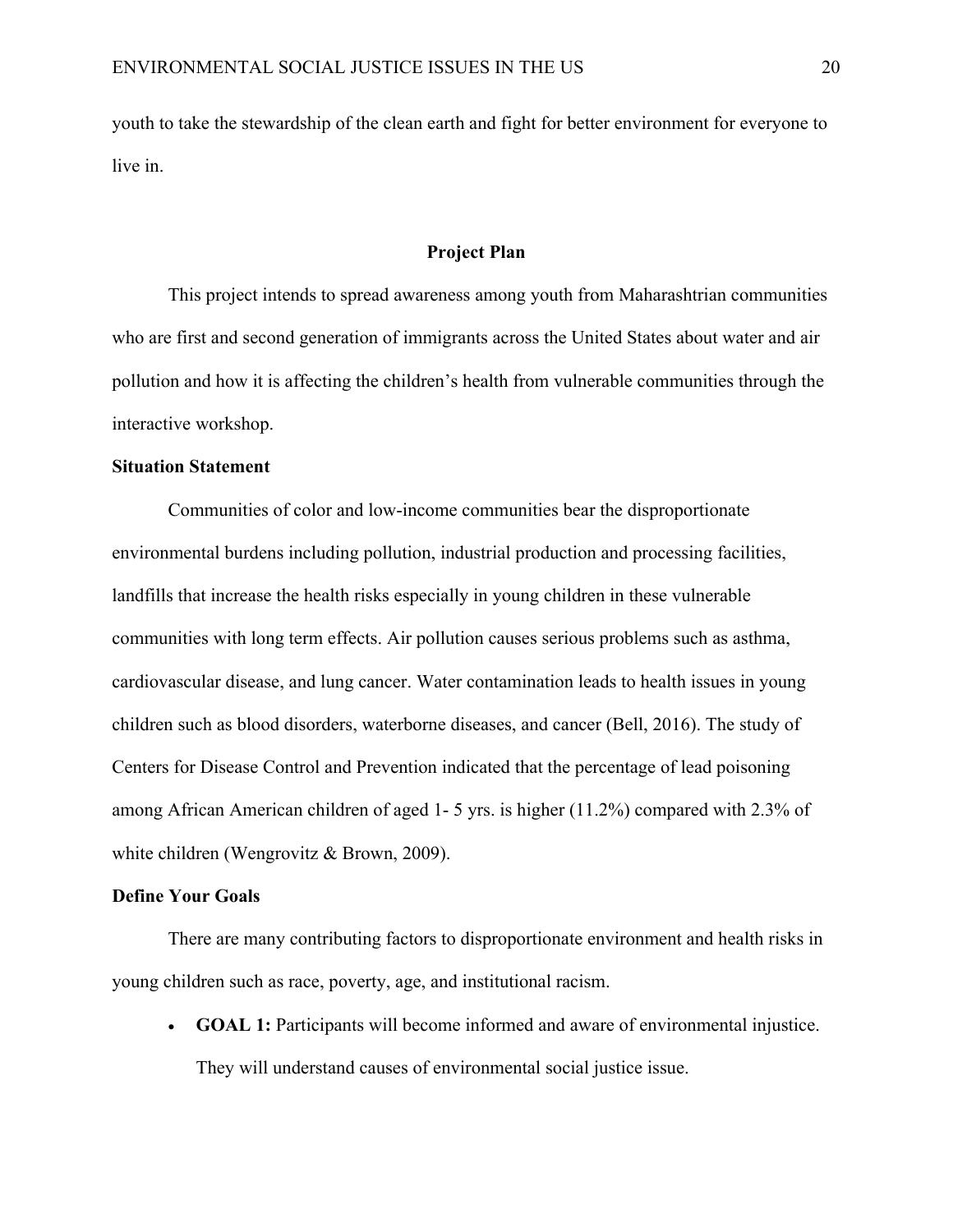- **GOAL 2:** Participants will learn about environmental inequalities and they will reflect on what they learned about the environmental injustice through interactive activities in the workshop.
- **GOAL 3:** Participants will identify ways in resource toolkit so that they can impact their community while getting involved in environmental justice advocacy. They will also find more resources to educate other people about the social justice issue.

#### **Target Audience and Stakeholders**

 The target audience will be youth from age group of 15 years old and above who may not be aware of facts about environmental pollution and factors that are contributing to health risks in young children from the communities of people of color and low-income families. They will be educated about environmental injustice and how they can help in creating better environment for everyone to live healthy life regardless the race, age, and socio-economic status of the person.

**Stakeholder#1:** The Stakeholder in this project will be an Asian Indian community organization called Bruhan Maharashtra Mandal of North America. Bruhan Maharashtra Mandal (BMM) is a cultural organization run by volunteers which has been serving Maharashtrian (Indian regional) community across the North America past 40 years. There are 70,000 Marathi speaking people who are members of more than 50 local chapters all over North America. The organization is a parent organization those local chapters. The organization aims to foster and preserve the Marathi culture through various cultural programs while collaborating with Indian and North America performing artists, bring Marathi community together through different initiatives such as bi-annual, 3-days convention, Yuva (youth) team, Uttarrang (club of senior citizens). It gives a platform to all members to speak out and It also addresses the need of Marathi community of North America through Matrimonial site and the 24 hrs. helpline. The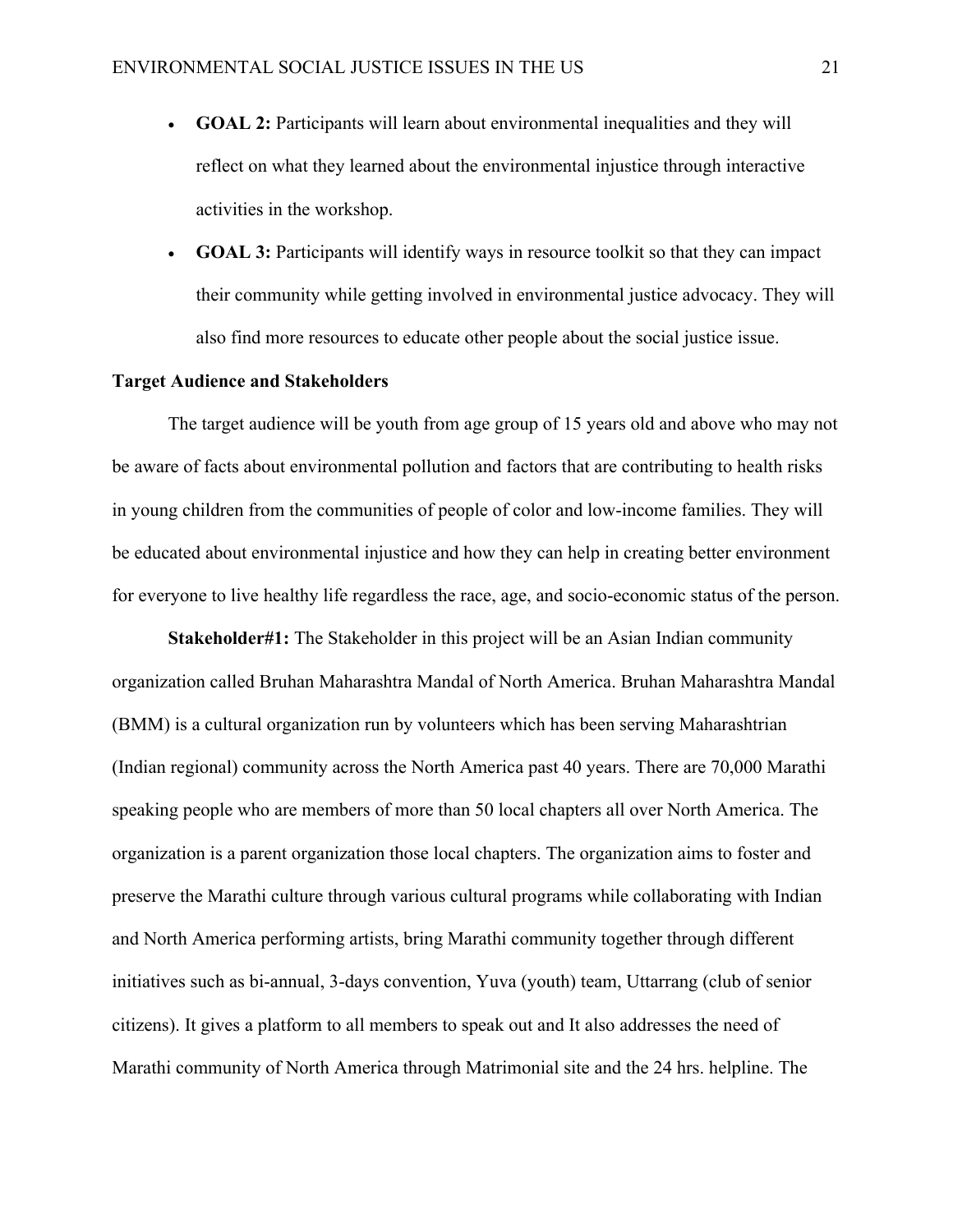organization overall helps North American Marathi communities to build shared connections within themselves and develop relationships with the North American community at large.

**Stakeholder #2:** Another stakeholder will be Bruhan Maharashtra Mandal's youth team that runs by youth undertaking many initiatives for adolescents of Marathi community ages 15 and above. Guidance, organization, and networking are the goals of BMM youth team. Youth team organizes informational webinars and workshops to gain the knowledge and resources in Science, Technology, Engineering, Mathematics and Arts, college and career guidance, entrepreneurship, and social education.

## **Crafting a Clear Message**

 According to United States Environmental Protection Agency, 13% of African American children reported asthmatic compared to Hispanic children (9%) and white children (8%) and developmental disabilities are significant in children from low-income families and people of color. These and many other health issues in communities of people of color and low-income families are linked to disproportionate environmental burdens because of institutional racism, socioeconomic status, and color-blindness of white people.

#### **Incentives for Engagement**

**Targeted audience:** Maharashtrian youth from age group of 15 years old and above Incentive: Participants will understand the concept of environmental justice. Being immigrants, they will explore the ways to bridge between two cultures and how they can spread awareness about environmental social justice issue in their own communities and the outside world. They will get tools and resources to share with their friends and peers in the school.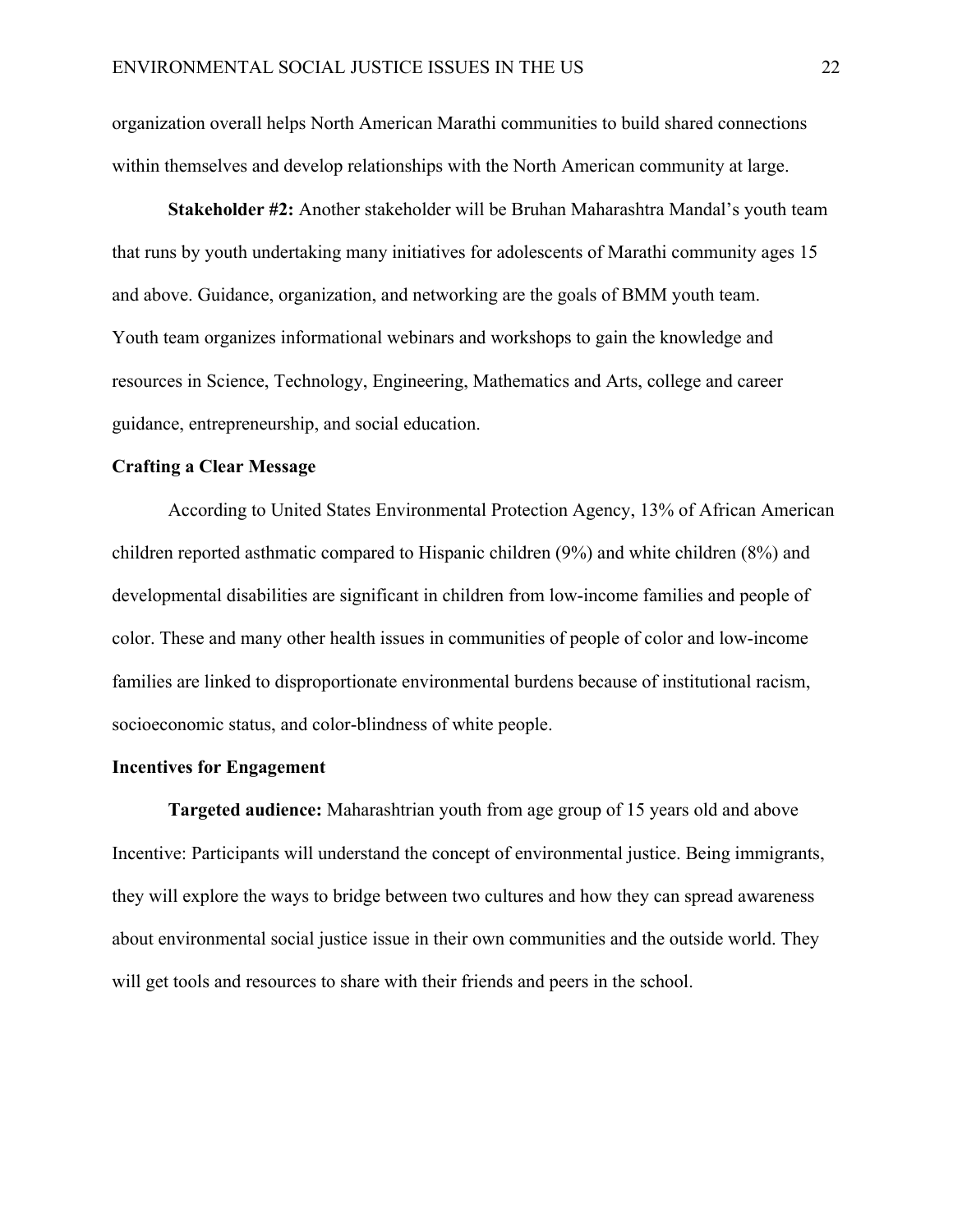**Stakeholders:** Bruhan Maharashtra Mandal of North America

**Incentive:** Provide opportunities to next generation of Maharashtrian community of United States to learn about environmental social justice issues across the country, social justice topics, and use those learnings to educate their own communities and outside communities in the North America at large.

# **Identify Outreach Methods**

 To promote this project the poster will be created with date, location, and time details. It will be promoted on the website and social media, Facebook page, Instagram of Bruhan Maharashtra Mandal of North America. Also, the event will be advertised in the Bruhan Maharashtra Mandal's monthly newsletter.

| <b>NAME</b>     | ORGANIZATION OR    | <b>RESPONSIBILITIES</b>       | <b>CONTACT</b>     |
|-----------------|--------------------|-------------------------------|--------------------|
|                 | <b>AFFILIATION</b> |                               | <b>INFORMATION</b> |
| Shilpa Kulkarni | Merrimack College  | Research, plan and            | kulkarnis@merrima  |
|                 |                    | execution of the project      | ck.edu             |
|                 |                    | Facilitate the workshop       |                    |
| Milind Bavdekar | Bruhan Maharashtra | Executive committee           | Milind.bavdekar@   |
|                 | Mandal             | member of Bruhan              | bmmonline.org      |
|                 |                    | Maharashtra Mandal,           |                    |
|                 |                    | Youth team lead               |                    |
| Siddhi Londhe   | Bruhan Maharashtra | BMM youth team                | slondhe4792@gmai   |
|                 | Mandal             | coordinator, publicity, flyer | 1.com              |
|                 |                    | creator                       |                    |

#### **Responsibilities Chart**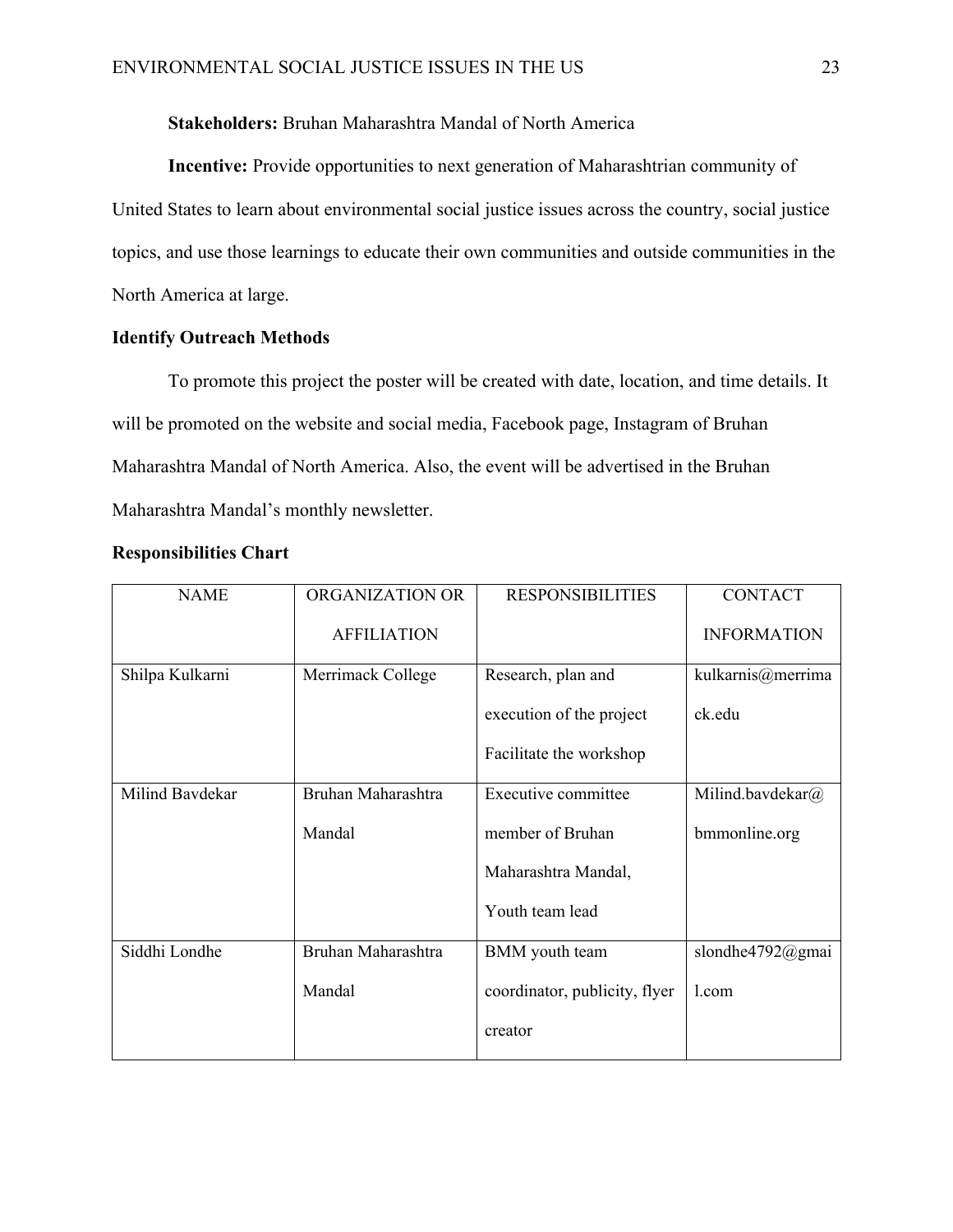| Nichita Kulkarni | <b>UMass Medical School</b> | Presenter and technical      | nichitakulkarni@g |  |
|------------------|-----------------------------|------------------------------|-------------------|--|
|                  |                             | helper with the facilitation | mail.com          |  |
|                  |                             | of the workshop              |                   |  |

# **Tools/Measure to Assess Progress**

- 1. Communication: Email to Bruhan Maharashtra Mandal to check the possibility of the partnership to organize and host the workshop.
- 2. Digital posters: To promote the event on BMM website and social media and for other online publicity.
- 3. Resource Toolkit: To provide resources about environmental pollution, its causes and effects and actions to bring the change.
- 4. Post-workshop evaluation forms: To collect data from participants of the knowledge they gained from the workshop activities.

# **Implementation Timeline**

| August-September 2020    | Research and data collection                             |  |  |
|--------------------------|----------------------------------------------------------|--|--|
| October-December 31 2020 | Introduction<br>$\bullet$                                |  |  |
|                          | Literature review                                        |  |  |
|                          | Project plan<br>$\bullet$                                |  |  |
|                          | Identify the place to host interactive<br>$\bullet$      |  |  |
|                          | exhibit.                                                 |  |  |
|                          | Identify the activities for the interactive<br>$\bullet$ |  |  |
|                          | exhibit.                                                 |  |  |
|                          | Finalize the content for the exhibit.<br>$\bullet$       |  |  |
|                          | Prepare Plan B of the workshop if<br>$\bullet$           |  |  |
|                          | COVID closes all in-person activities.                   |  |  |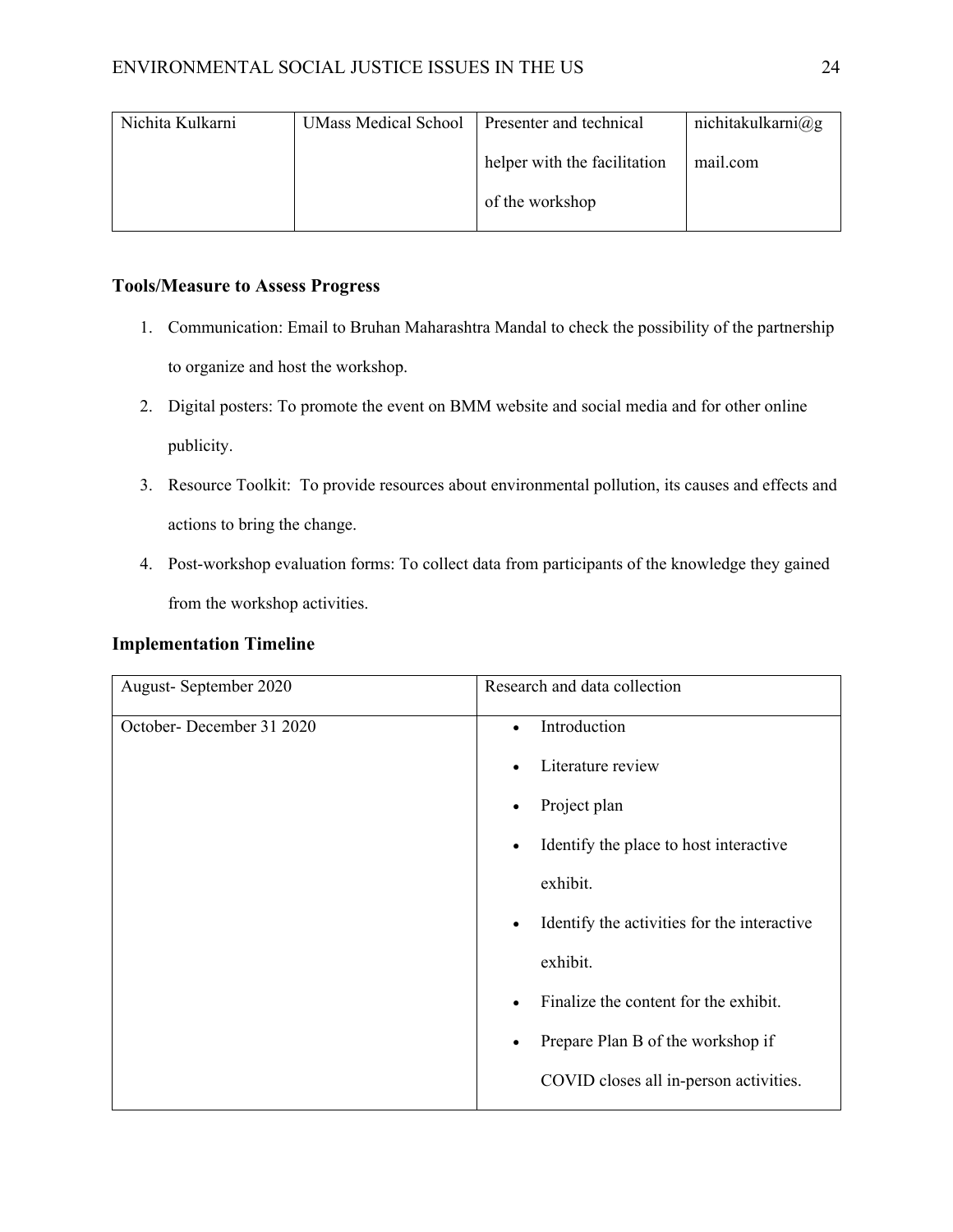| January 1- January 31, 2021    | Refine project plan.                                     |
|--------------------------------|----------------------------------------------------------|
|                                | Finalize the date, time for the in-Online                |
|                                | workshop as per plan B.                                  |
|                                | Communicate the date and time with                       |
|                                | Bruhan Maharashtra Mandal to add on                      |
|                                | their calendar.                                          |
| February 1 - February 15, 2021 | Communicate with Bruhan Maharashtra                      |
|                                | Mandal Youth team to finalize logistics of               |
|                                | the event.                                               |
|                                | Continue refining the draft capstone paper               |
| February 20 - March 15, 2021   | Communicate with BMM Youth team to<br>$\bullet$          |
|                                | create poster for the workshop.                          |
|                                | Start publicizing the event on BMM<br>$\bullet$          |
|                                | social media and through email                           |
|                                | communication.                                           |
|                                | Facilitate the workshop on March 13 <sup>th</sup> .<br>٠ |
|                                | Collect the post-evaluation data                         |
| March 16 - March 31, 2021      | Data analysis<br>$\bullet$                               |
|                                | Implication and discussion sections                      |
|                                | Continue refining the capstone paper                     |
| April 1 - April 30, 2021       | Full capstone draft due<br>$\bullet$                     |
|                                | Submit final capstone paper for                          |
|                                | publication                                              |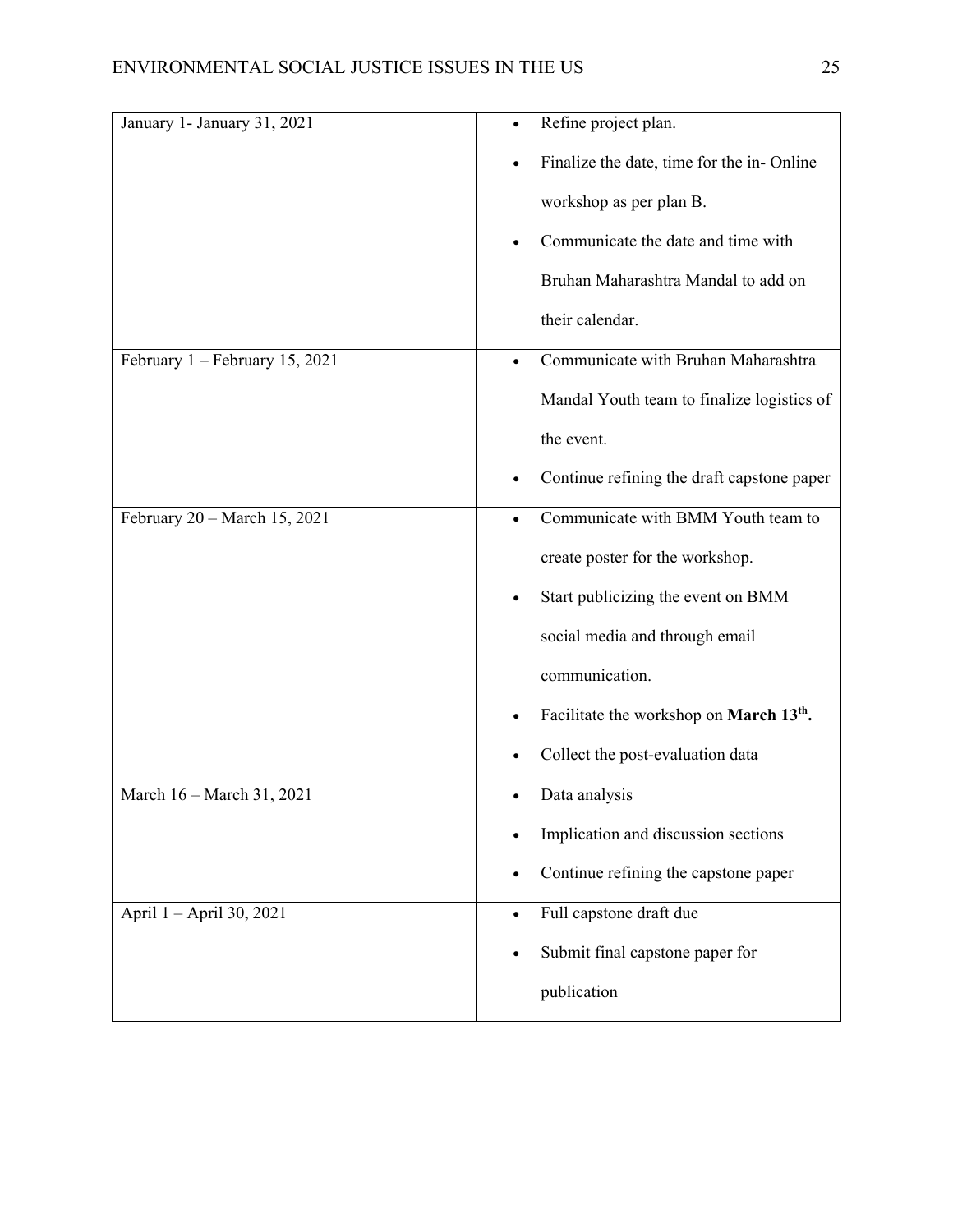# **Logical Framework**

| So That | • We will increase the public awareness of water and air pollution and how they<br>affect health of younger children in low-income communities and communities<br>of people of color through the interactive workshop.                                                                                            |
|---------|-------------------------------------------------------------------------------------------------------------------------------------------------------------------------------------------------------------------------------------------------------------------------------------------------------------------|
|         |                                                                                                                                                                                                                                                                                                                   |
| So That | • Youth from Asian Indian immigrant communities will learn about<br>environmental injustice. They will share the knolwedge with their friends and<br>peers in the school.                                                                                                                                         |
|         |                                                                                                                                                                                                                                                                                                                   |
| So That | • Youth will receive resources and tools to learn more about the envrionmental<br>social justice issue and they will become allies to spread awarness of the issue<br>among their social groups, and in the community.                                                                                            |
|         |                                                                                                                                                                                                                                                                                                                   |
| So That | • Youth can do collective efforts to reduce the environmental pollution with<br>better understanding of the environmental social justice issue which will help<br>in creating a safe, healthy environment for everyone to lead a better life<br>regardless the race, age and socio-economic status of the person. |
|         |                                                                                                                                                                                                                                                                                                                   |

# **Methodology**

*Environmental Social Justice Issues in the United States: The Linkage to the Health issues in Younger Kids from Vulnerable Communities*, workshop was conducted virtually on March 13, 2021 on ZOOM through the Asian-Indian cultural organization called Bruhan Maharashtra Mandal of North America. The workshop was two hours long which was held from 12 pm to 2 pm Eastern standard time. It was consisted of presentations, break out activities and debriefing of activities.

# *Participants*

 The workshop was open for youth ages from 15 and above from Maharashtrian communities across the United States. A total (30) participants attended the workshop from five different cities, Chicago, IL; Atlanta, GA; Boston, MA; Los Angeles, CA; Charlotte, NC. The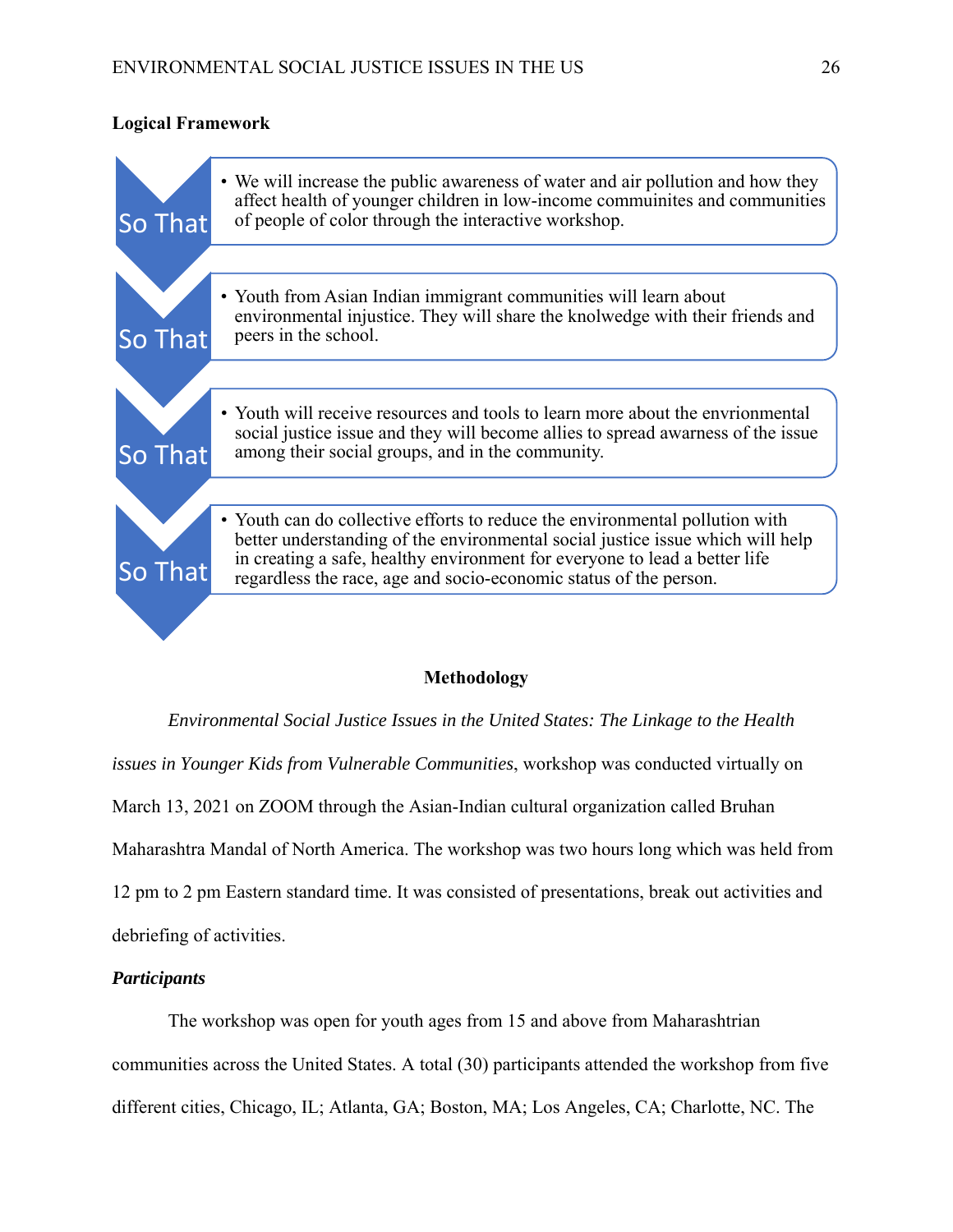purpose of the workshop was to spread awareness of environmental social justice issues among these youth from immigrant communities who have different cultural values and norms than the affected vulnerable communities of people of color and low-income families. To learn the environmental social justice issue, acquire the knowledge of the health issues in younger children of vulnerable communities and gain the resources and tools so that they can bridge two cultures, become advocates, and educate their own communities including their families, friends, neighbors, peers, and people from outside the communities instead of being just bystanders.

## *Materials*

 For this workshop, the post-evaluation form created in google form used to collect the data from participants at the end of the workshop. There were six questions in the form. Participants were asked to rate scaled questions to collect the data of the understanding of participants about the environmental social justice issue in the United States and overall experience of the participation in the workshop. Next four questions were asked to gather the data of knowledge they gained from the participation in the workshop. Last question was asked to collect the data of participants' demographic information including their age range, education, generational status as an immigrant, gender identity. During the workshop, in the break-out activity, EPA screening and mapping tool was introduced to participants so that they can learn to locate environmental justice communities in their local area. Word cloud and jam board, online tools were used to compile participants' thoughts and ideas about environmental social justice, cultural barriers in learning and addressing this issue and ideas about how to bridge two worlds while taking actions to address the environmental social justice issues in the communities. Participants were observed throughout the workshop. Participants' comments, questions were noted down to analyze data of their knowledge and understanding of the topic.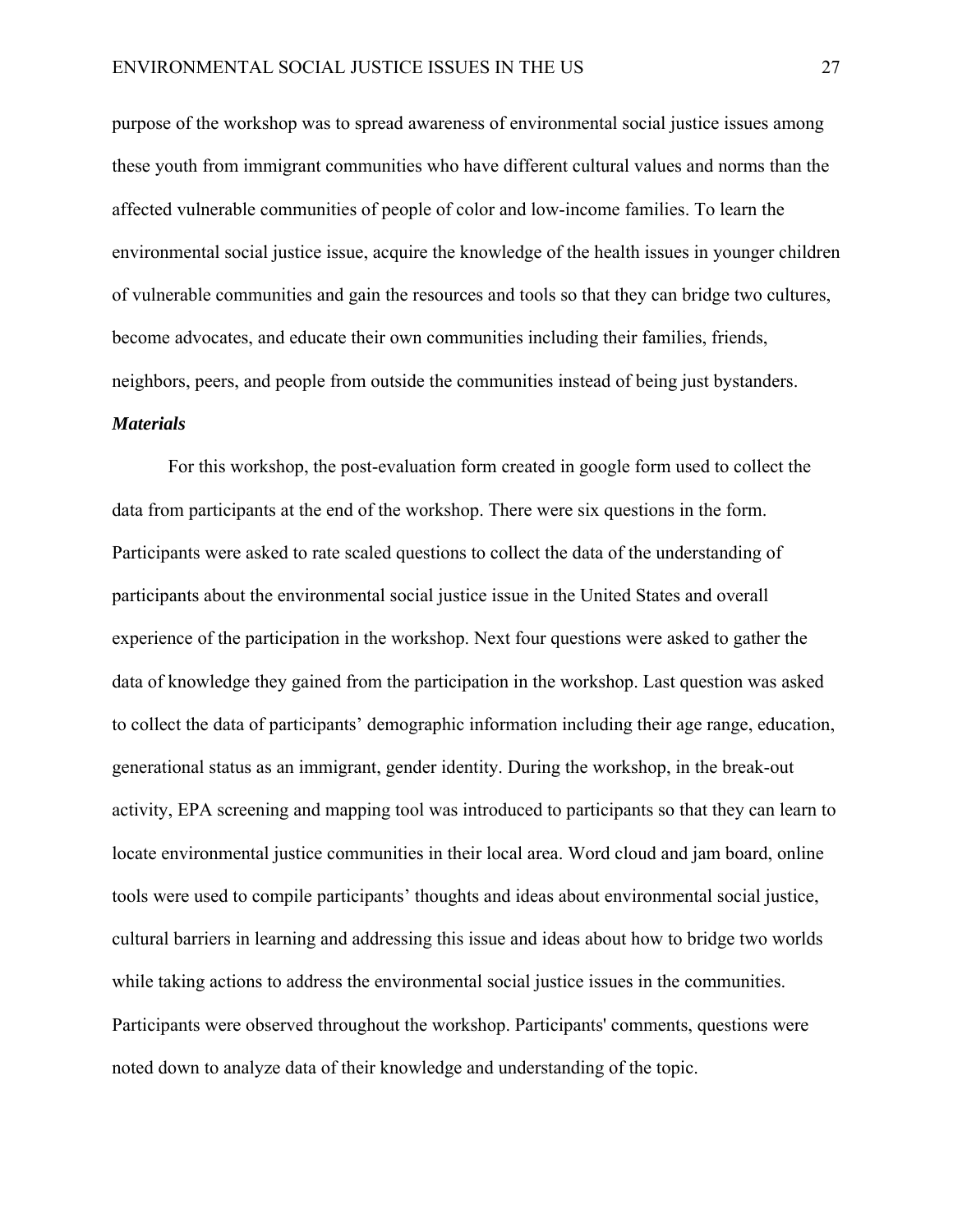# *Procedure*

 Participants were sent an email reminding them about the workshop details including the topic of the workshop, date, time and ZOOM link were sent to join the workshop two days before the workshop through email communication and social media group. After participants joined the ZOOM on the day of the workshop, first activity was an ice breaker to understand participants' pre-notions about environment and justice after the introduction and explaining the agenda of the workshop. They have been asked to write one word about environment and justice in the shared google document and those words were compiled in the word cloud after the activity.

Then in the second activity, the workshop facilitator presented slides about the history of environmental social justice, environmental justice movement in the United States, causes of this social justice issue, environmental justice policies, current work to address this issue at local and national level by the government and organizations. Participants were encouraged to ask questions and comment after the presentation.

The third interactive activity was conducted in break-out rooms which was designed to introduce the screening and mapping tool to participants created by environmental protection agency of the United States to locate environmental justice communities across the country. This 15-minute activity was intended to learn the objectives of the EPA and the instructions to use the screening and mapping tool to locate EJ communities in local area.

Then the guest speaker, the UMass medical student, presented her slides about the water and air pollution and health issues in young children especially in vulnerable communities. She also explained how participants can take actions to address those issues. Participants were encouraged to ask questions after the presentation.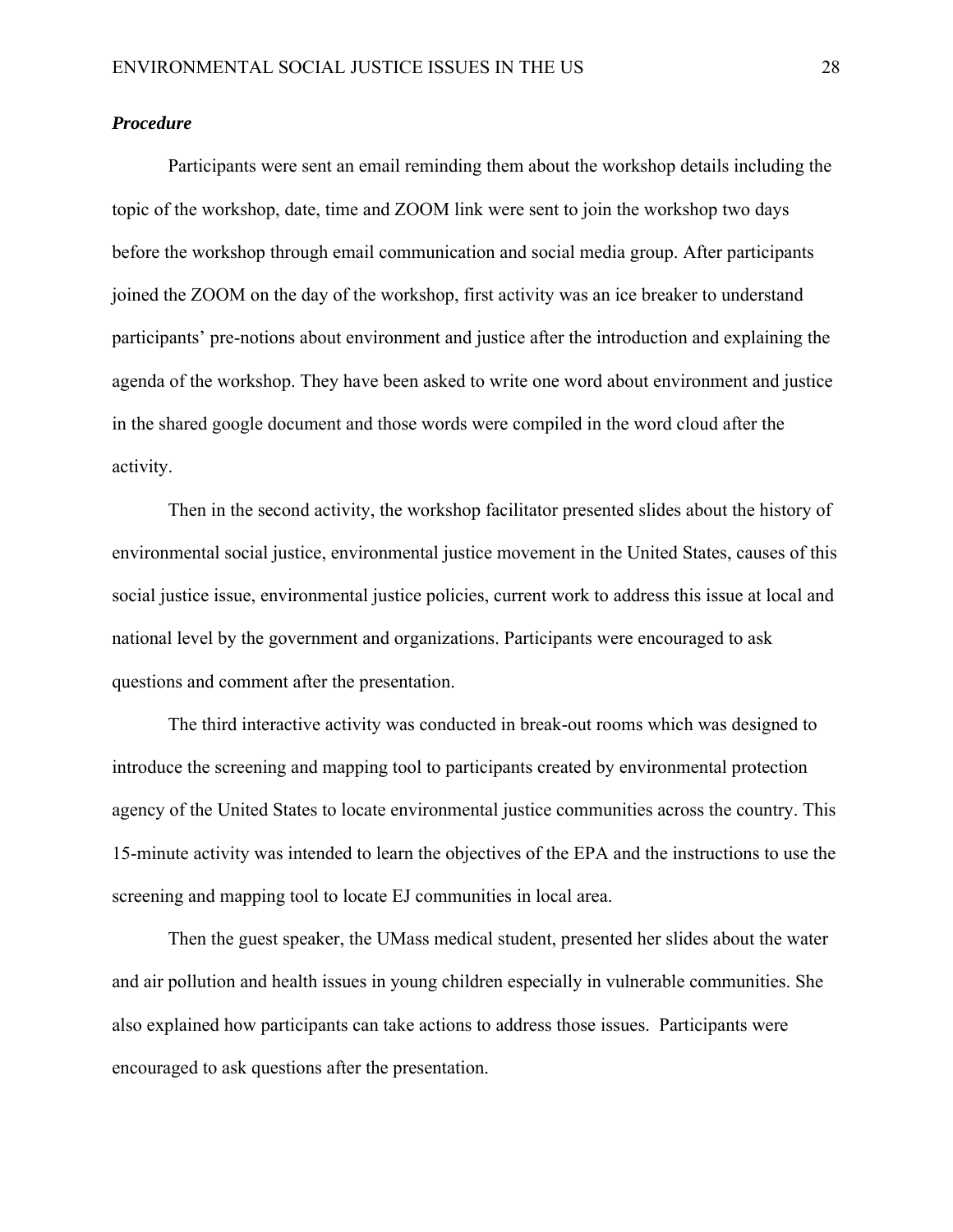The fourth activity was conducted using online Google jam board to understand cultural barriers participants might be facing being from immigrant families while living in two worlds at home and in outside communities. The activity was intended to help understand how they can bridge cultural gap while advocating environmental justice for vulnerable communities.

Lastly, there was a debriefing of activities, discussion and open question period about the topic and overall workshop. Participants were asked to fill out post-evaluation form after the workshop.

#### **Results**

 The virtual workshop was held on Saturday, March 13 at 12 pm EST on ZOOM. All participants confirmed their attendance through email to the youth team coordinator and on the social media group when the event was publicized. There were three volunteers to help the facilitator with the technical logistics of the workshop such as admit participants, manage breakout rooms, and help with online tools such as word cloud and jam board. A Total of 30 youth participated in the workshop. Participants were requested to submit the post evaluation form online after the event.

### *Workshop Activities Reflections*

**Ice breaker activity:** During the workshop, the first activity conducted was an ice breaker called 'Brainstorm' that helped participants define their own definition of environmental justice. To do this activity participants were asked to write the one word that came in their mind in the shared Google document when they heard words "environment" and "justice". Then as shown in figure 1, a collage was made through an online worldcloud generator to understand the frequency of words that have been used by participants during the activity. The activity was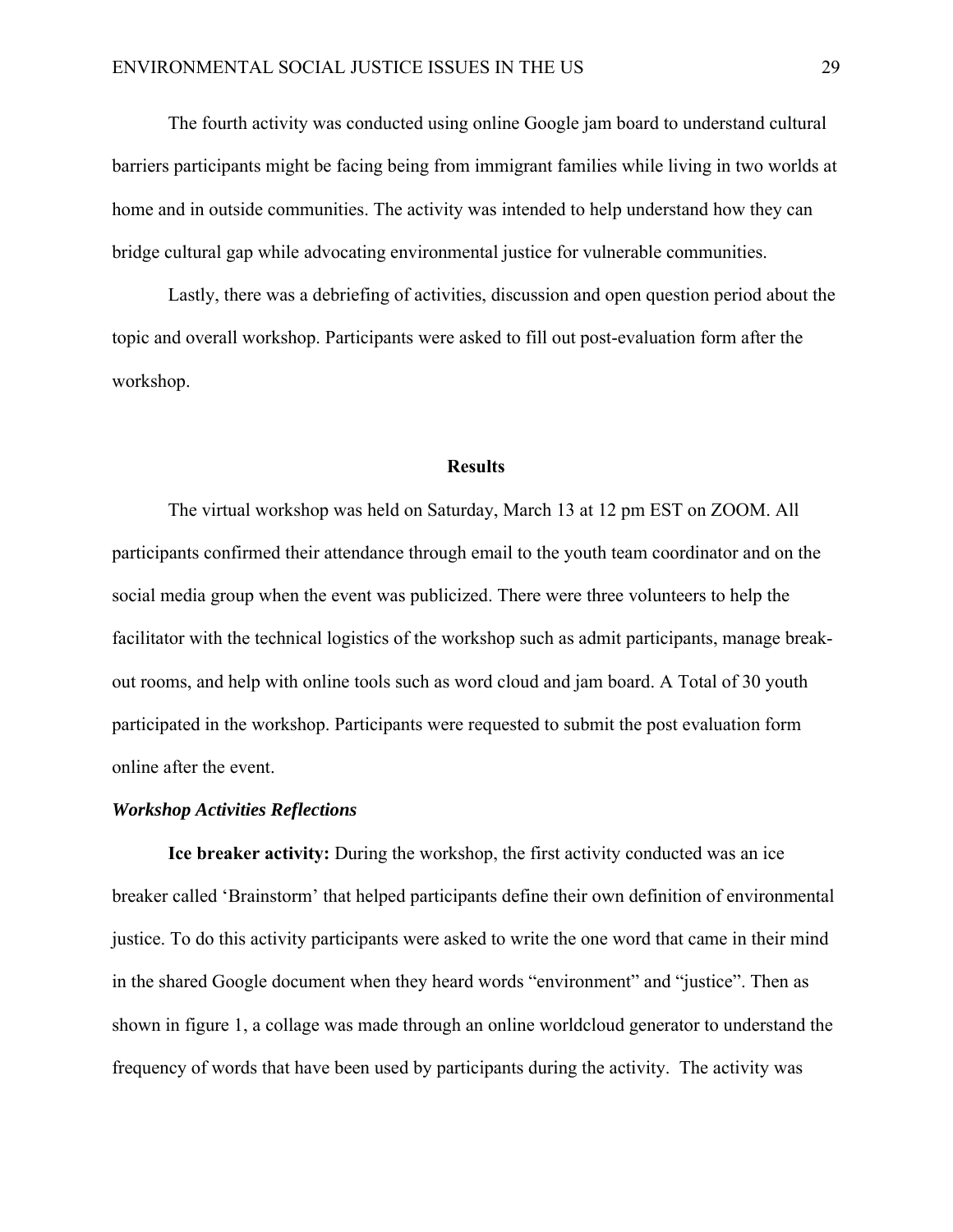intended to understand the preexisting knowledge of participants about environmental justice.

All 30 participants (100%) participated in this activity.

#### *Figure 1: Icebreaker Word Cloud*



**EPA environmental justice screening and mapping tool:** During the online workshop, to do this activity participants were broken into five groups based on their cities, using the "Breakout Rooms" tool in ZOOM. The document of user guide from the EPA website was shared in the chat to download with all participants. With the help of volunteers, participants were informed and guided how to use the tool and locate the EJ communities in their local area. Each Volunteer noted down the data of EJ communities from each group. After bringing all participants to the main room, the data was shared with all participants and asked them to reflect on the activity and what they thought when they located EJ communities. Twenty-five of the participants found the activity interesting and informative. Five of the participants felt that they needed more time to explore about the tool.

**Stepping on two stones - bridge two worlds:** In this main room activity, participants were asked to write on Google jam board how they feel while living in two worlds as an immigrant. Specifically, they were asked to explore what cultural barriers they experience when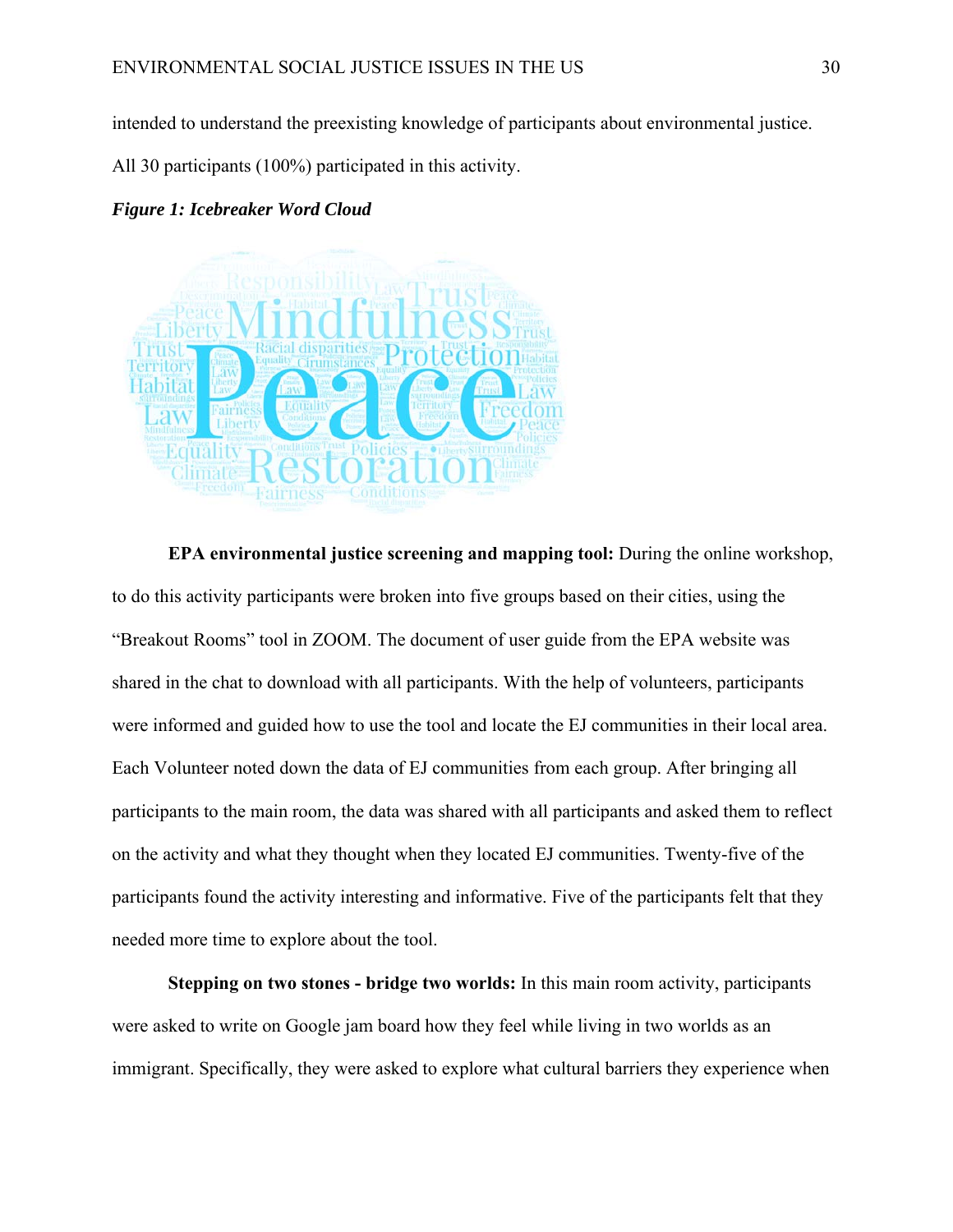they interact with their peers and in the world outside. Twenty of the participants responded to the question and reflected on it. One of participant said, "differences in cultural context". One participant said, "loss of identity" and other five participants agreed to that answer. Two participants said, "lack of acceptance". Another participant mentioned lack of diversity. Two participants felt that 'moral understanding' is a cultural barrier while connecting with his peers. Another participant reflected that reconnecting with the native language (mother tongue) is the barrier sometime. Three participants agreed to this answer and explained that they feel confusing sometimes while communicating their thoughts to their friends and other people outside home. One participant reflected that social norms are cultural barriers. Three participants said that religious traditions and beliefs become barriers sometimes when they interact with their families and outer world as well.

#### *Post-Evaluation Survey*

After sending the email reminders and social media reminders to complete the postevaluation survey, 10 out of 30 participants completed the post-evaluation form. In the postevaluation survey, respondents ages ranged from under  $18 \text{ (n=3)}$ ,  $18-24 \text{ (n=2)}$  and  $24$  and above (n=5). Out of 10 respondents 3 were male and 7 were female. Three were high school students (30%), three were undergraduate students (30%) and four were graduate students (40%). Out of the total respondents, five respondents were born outside of the United States, and four respondents had first generational status with immigrant parents. Only one respondent was second generation of immigrants whose grandparents came as immigrants in the United States.

There were series of questions asked on the survey which respondents could rate those questions on a scale of strongly agree (1), agree (2), neutral (3), and disagree (4) and strongly disagree (5). The questions were asked to find if respondents understood the objectives of the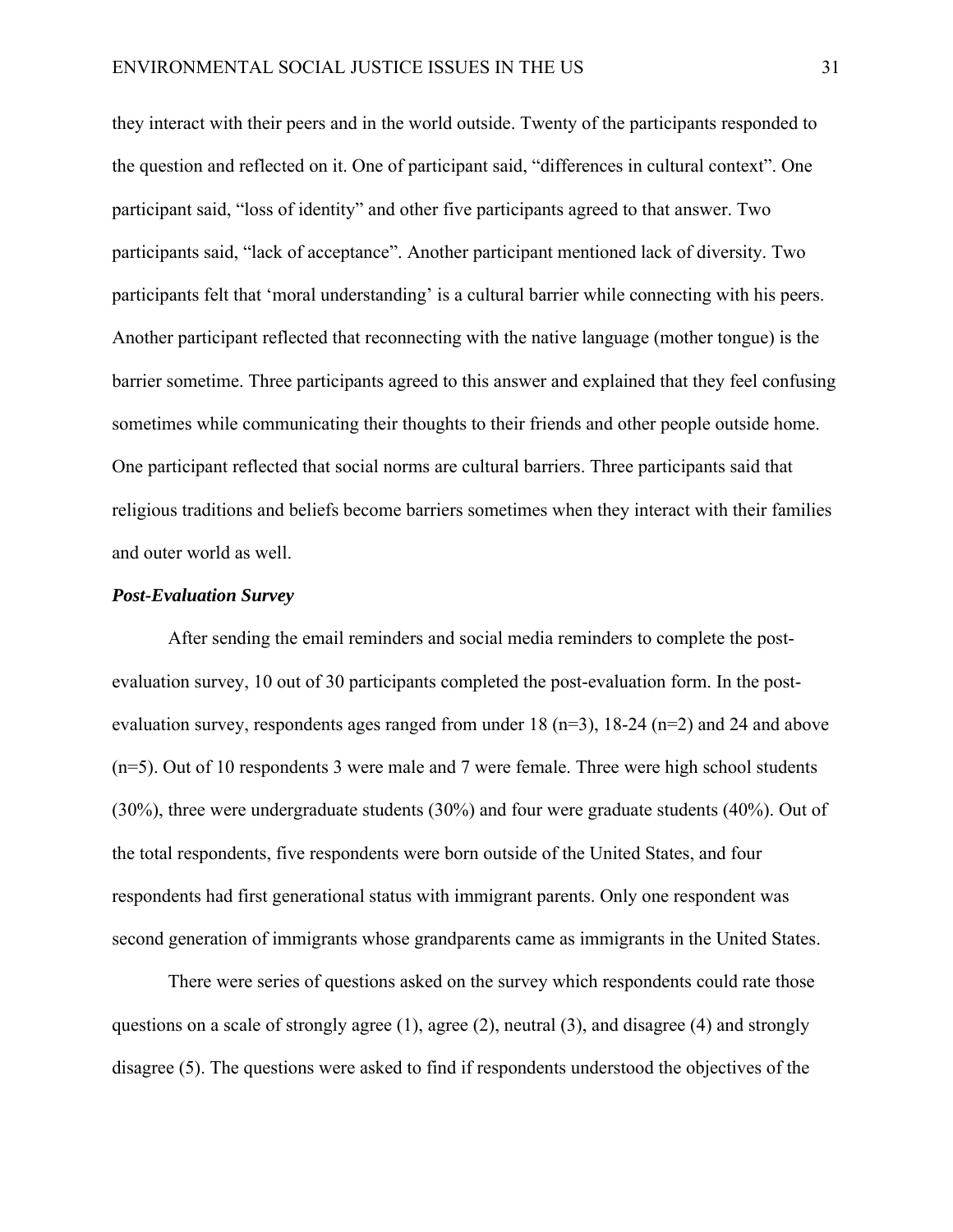workshop, to determine if knowledge were gained during the workshop, and if they thought they could use information from the workshop to share with others in their own communities. Respondents were asked to rate the workshop, "The objectives of the workshop were clear to me" and all 10 respondents answered strongly agree. Next question was asked, "The activities in the workshop aligned with the objectives" and eight respondents answered strongly agree and two respondents answered agree. Respondents were asked, "The presentations were clear and connected to the topic', and nine respondents answered strongly agree and one respondent answered agree. The next question was "The toolkit and resources from this workshop are helpful to me" and eight respondents answered strongly agree and two respondents answered agree. They were asked, "I now have a better understanding of what environmental social justice is" and nine respondents answered the question with strongly agree and one respondent answered agree. They were also asked, "I now have a better understanding of how environmental social justice disproportionately affects children and vulnerable communities" and nine respondents answered the question strongly agree and one respondent answered agree. Next, they were asked, "I have more knowledge about what actions I can take to educate others" and five respondents answered strongly agree and five respondents answered agree. Last question of the series was "I better understand how I can be a bridge between two worlds / two communities to advocate" and six respondents answered strongly agree and four respondents answered agree.

Using open ended response, respondents were asked to write briefly about their biggest takeaway of the workshop All 10 respondents responded to this question. Three participants identified their biggest take away was gaining knowledge about health issues related to environmental social justice (30%). One participant identified "environmental social justice is not just phenomena, but it is an actual problem" as the biggest take away (10%) and three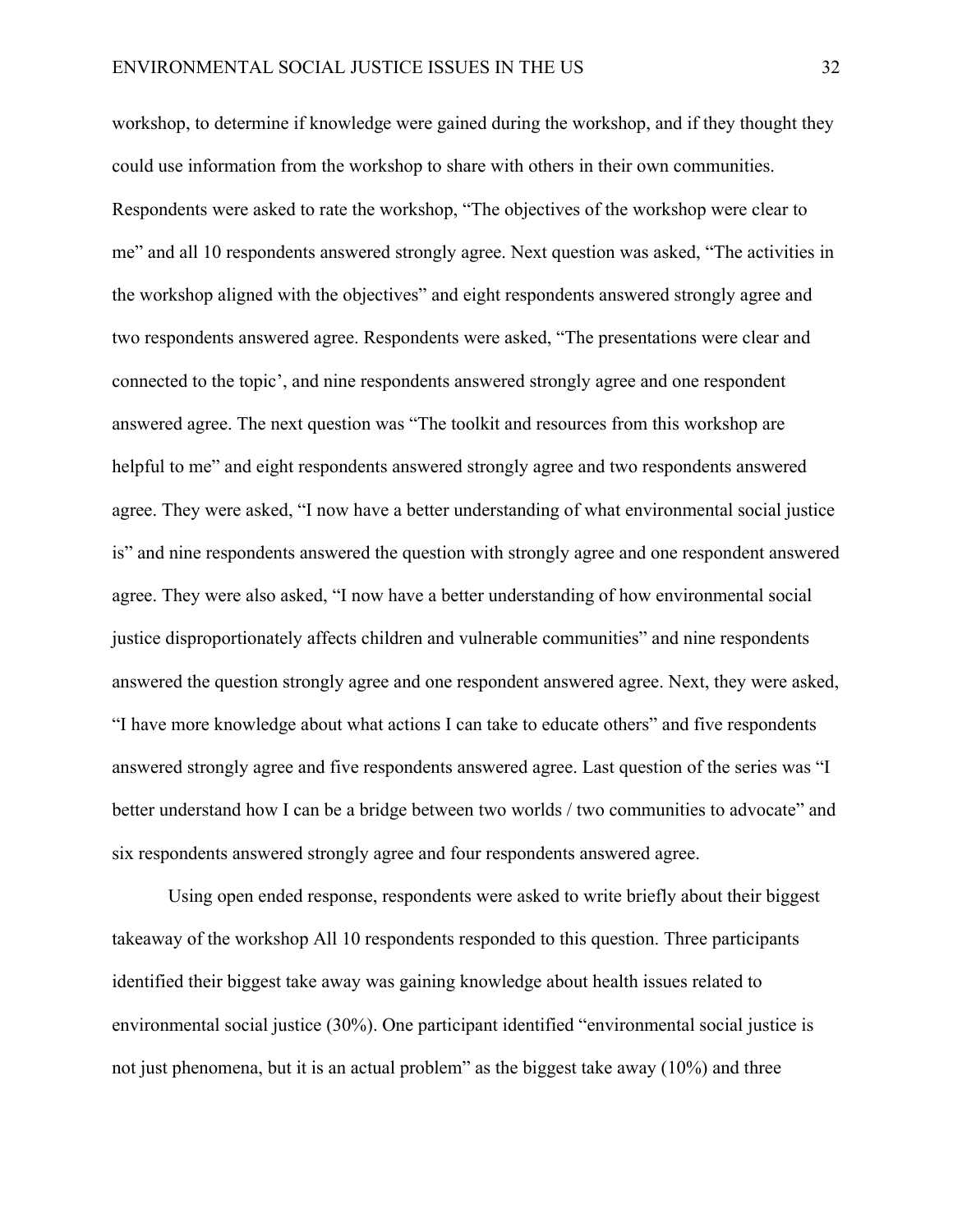participants identified the tools and resources as being most helpful (30%) Two participants identified their biggest takeaway of the workshop that it is important to educate their friends on the environmental Do's and Don'ts and become a part of social change (20%) and one participant identified how communities are segregated (10%).

They were also asked to write about their favorite part of the workshop. Four respondents wrote "the workshop presentation and the presentation about health issues" as a favorite part of the workshop. Six respondents wrote about the EJ tool as a favorite part of the workshop.

Further in the post-evaluation form they were asked to answer the question, "What from today's workshop challenged you or challenged your cultural norms and values?" One respondent answered that question saying that "being neutral about social justice issues happening around me". Another respondent answered the question that "there is no participation in the community".

Respondents were also asked to provide suggestions on how the workshop could be improved. Five respondents mentioned that the workshop was good as is, and four respondents said, "more follow up sessions".

#### **Discussion**

 One of goals of the project was to help make Maharashtrian (Asian-Indian) youth aware of environmental social justice issues in the Unites States and how it is linked to health issues in younger kids of marginalized communities. Also, to provide them resources and tools about environmental social justice issues so that they can become advocate, educate, and share the information with their peers, friends, families, and other members of their own communities.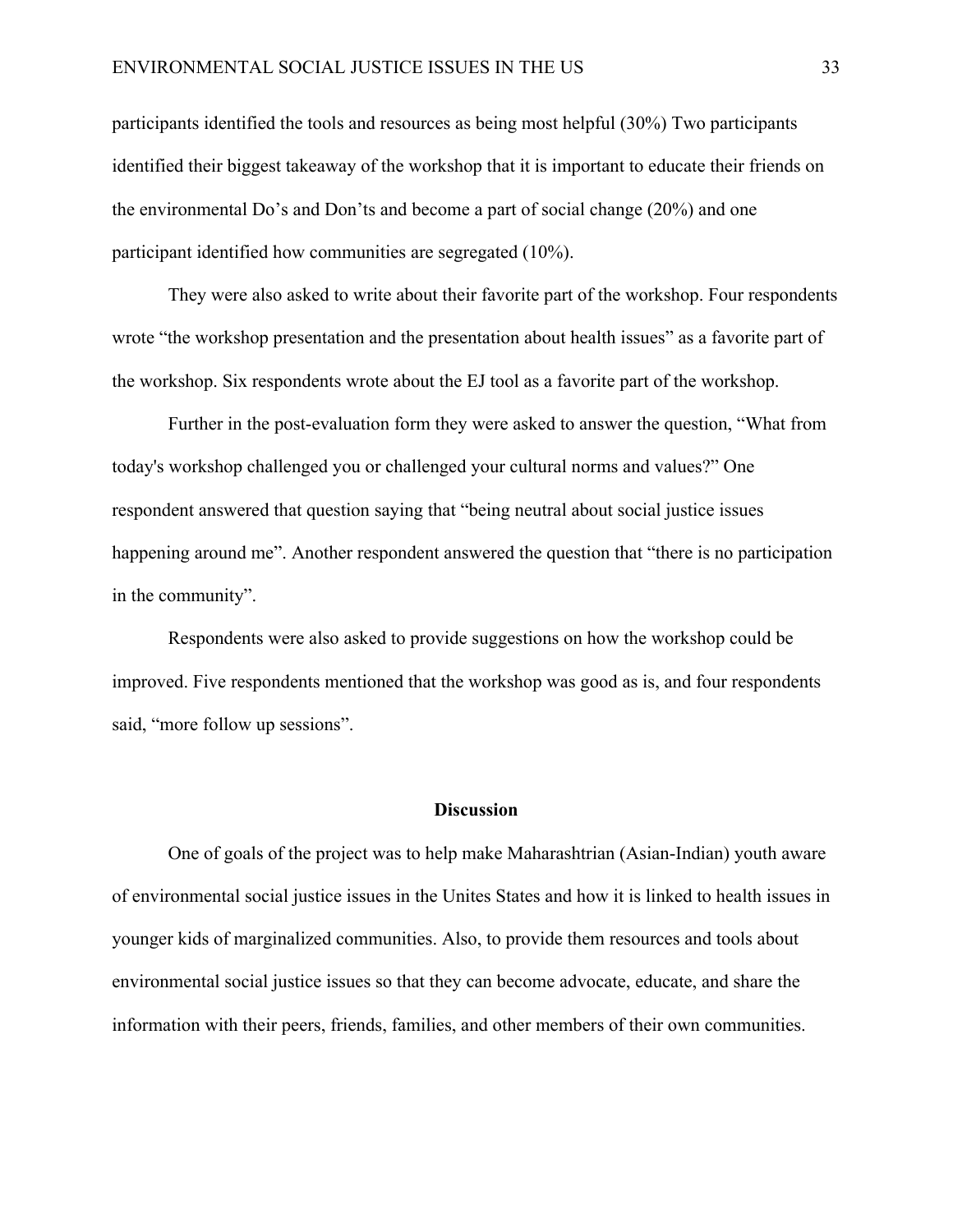The overall findings of the project indicate that participants clearly understood the topic of the workshop. The comments and conversations throughout the workshop reflected that they were concerned and wanted to know more about environmental social justice issues. Although there were 10 participants who responded to post evaluation survey, and most of them have some college experience. During the workshop more participants, especially high school students, were engaged in the activities and debriefing at the end of the workshop. In the ice breaker activity people wrote one word about environment and justice. The activity reflected that participants knew words such as racism, disparities, equality, climate change but they were unaware of the fact that those terms are connected to environmental inequalities which is a deeply rooted issue in the United States.

After observing participants' reactions and receiving their comments during the second activity of exploring EPA's EJ screening and mapping tool, the interesting finding was that all participants were concerned about their local communities and interested learning more about them such as demographics, environmental indicators, low-income and people of color population and linguistically isolated population while learning that tool. All participants wanted to explore EJ communities in and around their hometowns and across the state they belonged to.

Participants were very engaged in the interactive presentation on health issues in younger kids from vulnerable communities because of environmental disparities. The presenter was a third-year medical student and a founding member of the University of Massachusetts Medical Coalition for Climate Action who explained water and air pollution and how that affect the children's health. The presenter also explained how participants can be engaged themselves in awareness activities of environmental justice while juggling with academics and other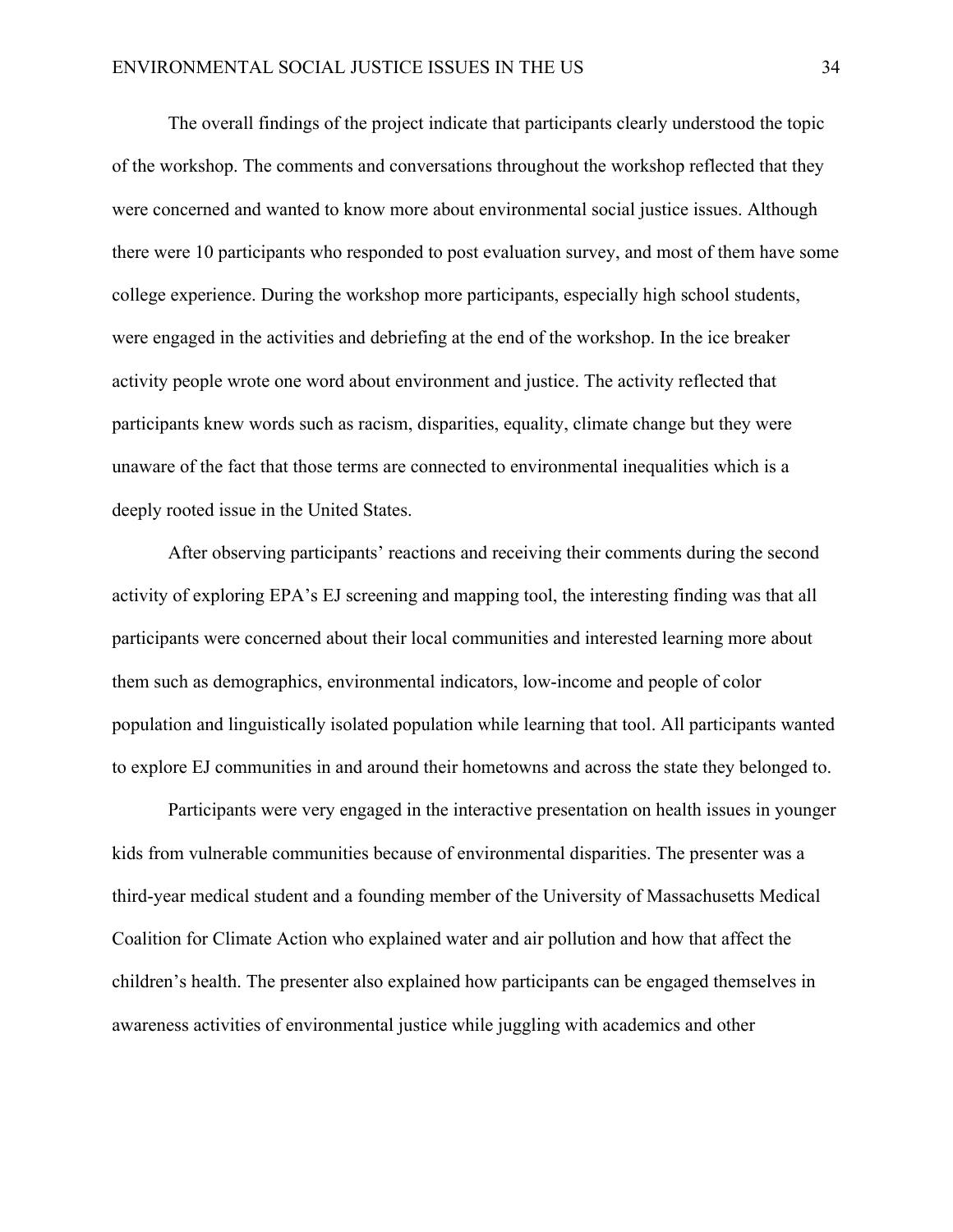responsibilities. One of middle school students reflected on the presentation that she would like to know more resources to start the similar Climate Action club with her peers in the school.

One of high school students reflected on the workshop during the debriefing that the workshop inspired her to present the Environmental social justice topic in UN model contest. Another graduate student showed the concern saying that "this is really a serious issue that I never realized before. It affected the other people of color, but it will soon reach to my community because of the systemic racism". All participants requested follow up sessions after the workshop so that they can get more resources and share information they gained and actions they took in the meantime between the workshop and the follow up session. At the end of the session, participants were provided the options and ways they can explore to help vulnerable communities in their local areas. The information included four options, research, advocacy, direct services, and indirect services. Participants discussed those options thoroughly and asked many questions such as how they can reach to local town, how they can offer interpreter services to those communities to understand policies and other information about environmental social justice written in English and what other organizations are doing and how can join them. It clearly stated that they were engaged in the activities and discussions.

It was challenging to present the topic of the workshop to the targeted audience in the limited time because of its complexity as it intersects with many factors such as institutional racism, poverty, and health issues. However, there was lot of curiosity and enthusiasm to know more about the social justice issue. The mixed age group was another challenge in explaining the topic but most of participants especially school going kids were familiar with terms such as privilege, white supremacy, discrimination and about Flint water crisis.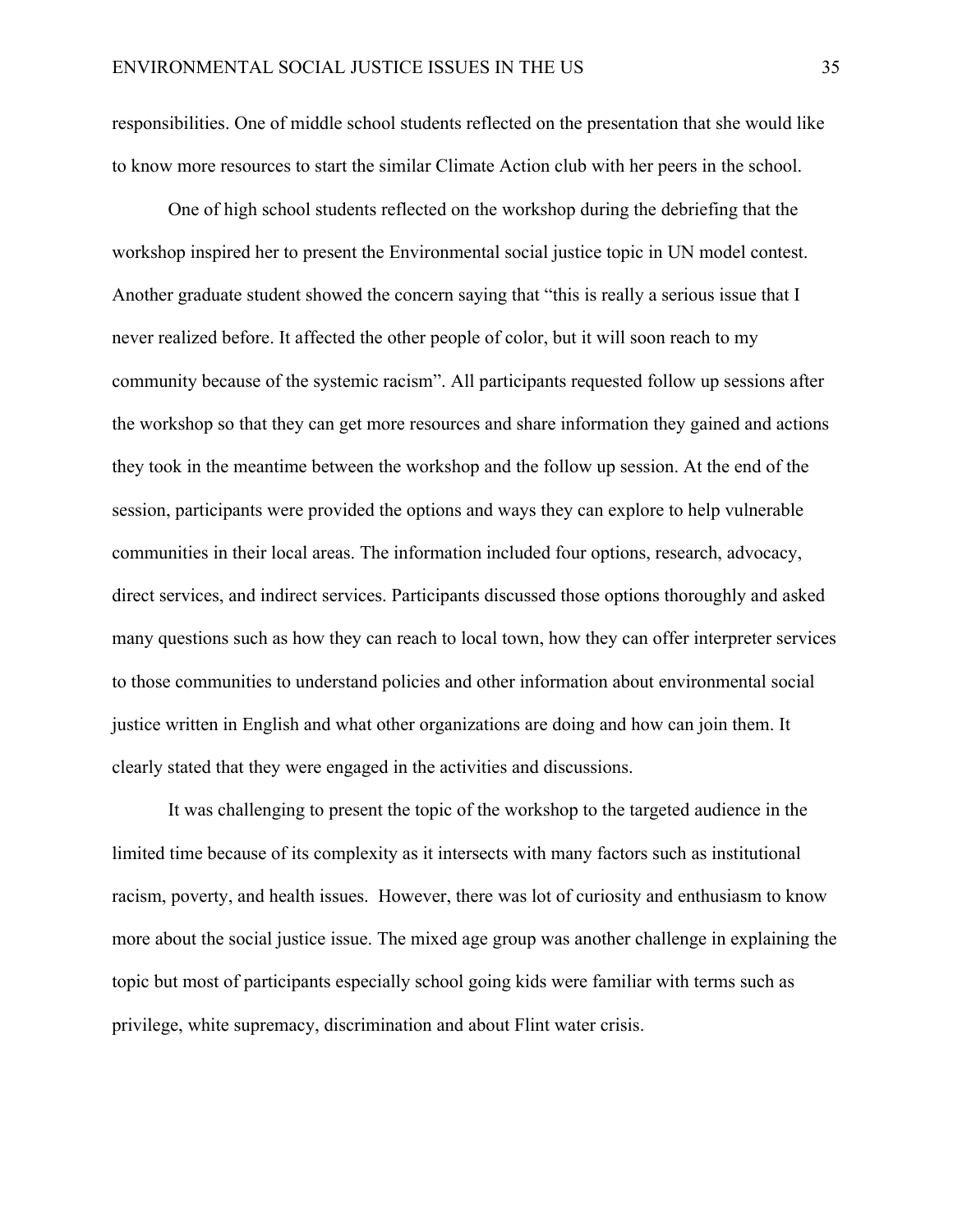Participants' reflections, comments during the workshop, post-evaluation responses, their questions during discussions, show that participants gained the knowledge about environmental social justice issues in the United States. They were able to walk away with the enough information about topic to share it with their friends and families. They were able to get the direction to further explore the topic in-depth so that they can act as allies to address the issue. Overall, the project goals are achieved through this interactive workshop.

## **Limitations of the Study**

 Because of the COVID pandemic the event was held virtually on ZOOM. There were technical limitations to the project especially while interacting with youth as their cameras were off most of the time. If the event was in-person, there would have been more post-evaluation responses as it was difficult to pursue participants through email communication.

#### **Implications for Future Studies**

 Future iterations of the environmental social justice workshop might target larger audiences including other Asian-Indian communities in collaboration with their cultural organizations across the country. In the future, the workshop needs to add content on the bystander approach of those communities and what factors that are preventing them to seeing social justice issues in and around them. There were a few immigrant parents of first generation at the workshop with their middle school kids, and they reacted on the topic. The questions were asked about climate change, composting and recycling, but people need to understand in-depth that how our small actions toward environment could link to disproportionate burdens on other people of color. Also, those are not just enough actions to fight against the deep-rooted systemic racism. Each privileged person should come forward and raise the voice against the issue regardless of the legal citizenship status.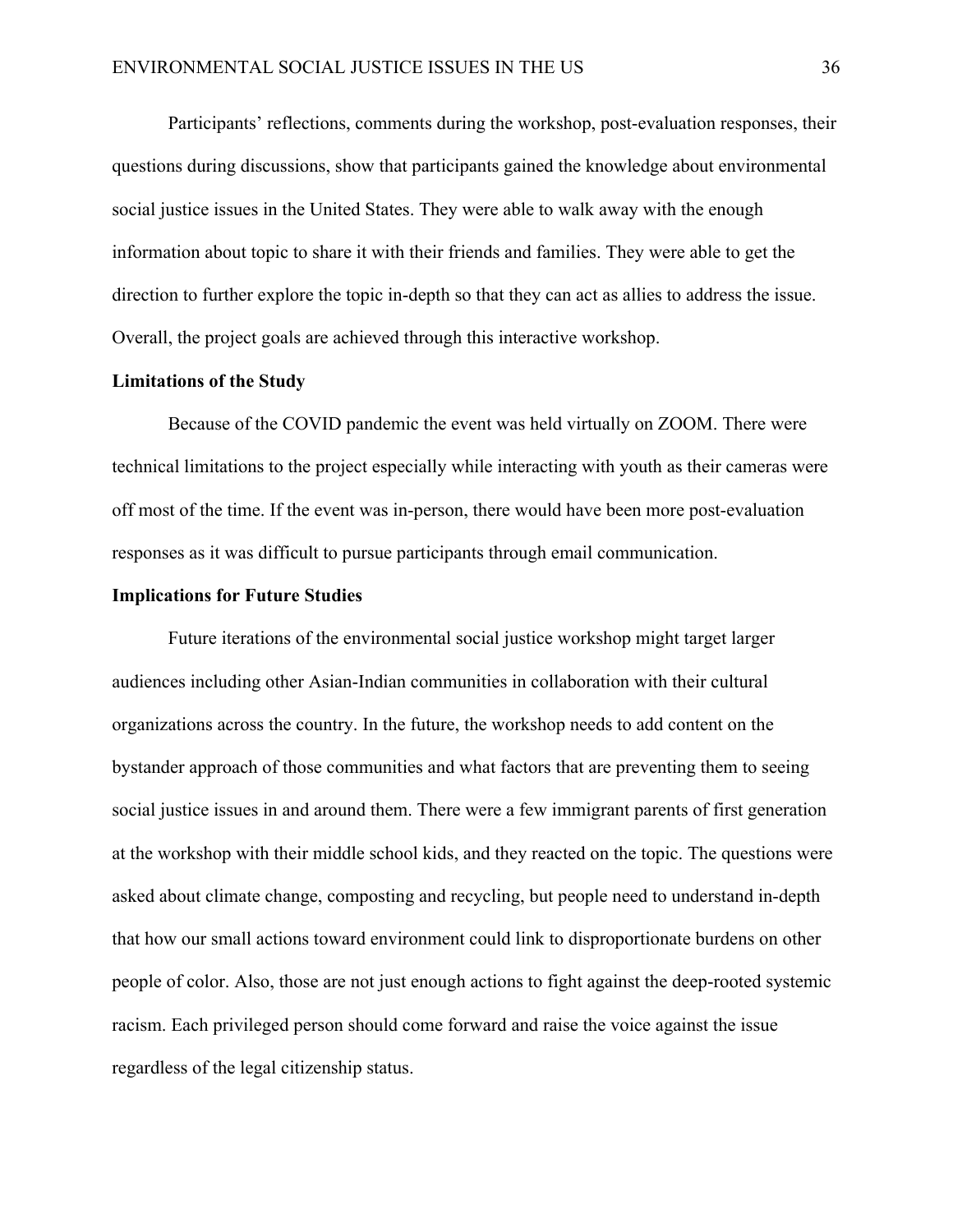In future workshops, the activities should focus on the socio-economic privileges that Asian-Indian communities having despite of being immigrants in comparison to other marginalized immigrant communities in the United States.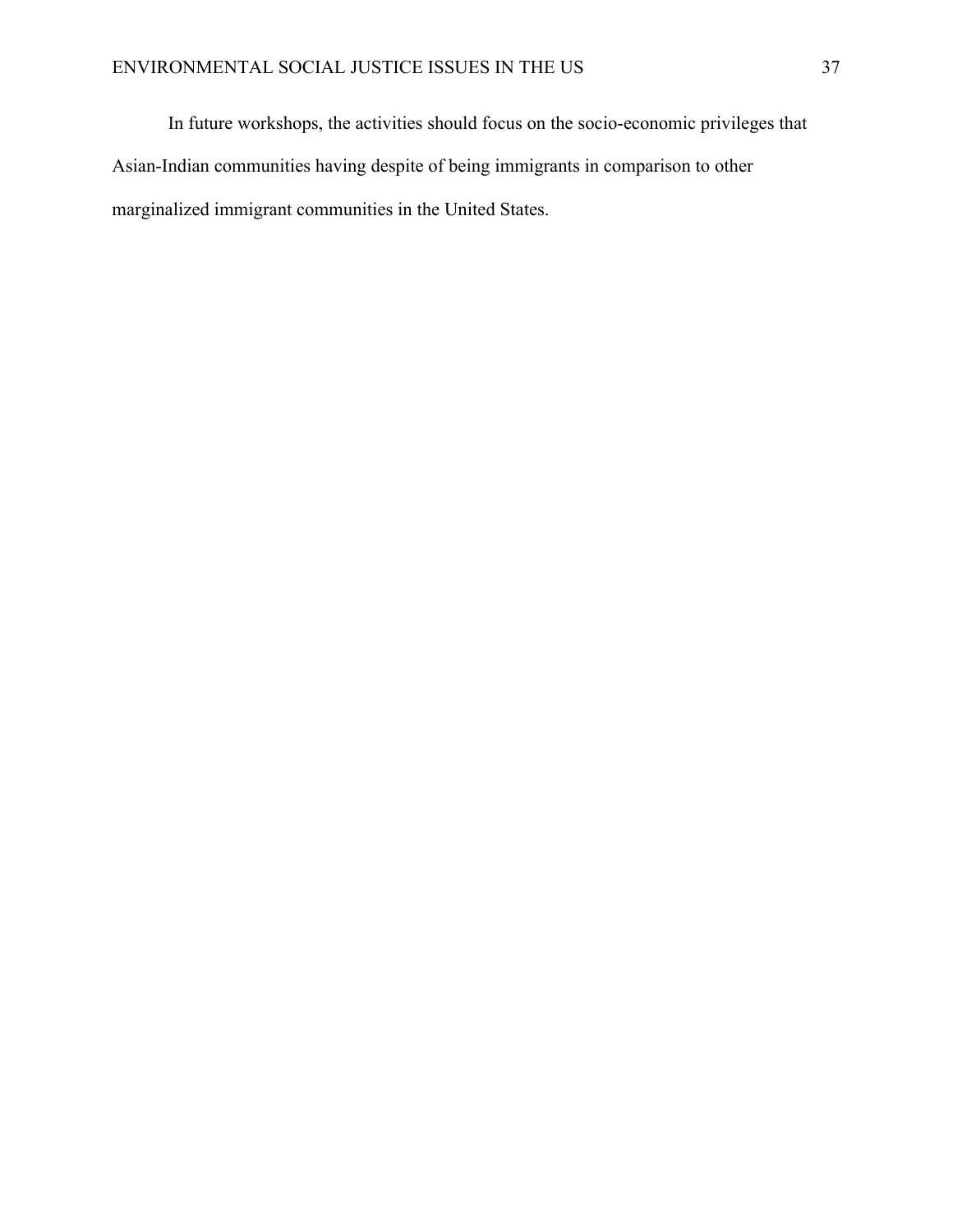#### **References**

Bell, J. (2016, April 25). 5 things to know about communities of color and environmental justice. *Center for American Progress*. https://www.americanprogress.org/issues/race/news/2016/04/25/136361/ 5-things-to-

know-about-communities-of-color-and-environmental-justice/

- Bonilla-Silva, E. (2010). *Racism without racists: Color-blind racism and the persistence of racial inequality in America. Fourth edition*. Lanham: Rowman & Littlefield Publishers, Inc.
- Budion, K. (2019, June 05). Advocates push bills linking environment and social justice in state house. *WBUR Boston*. https://www.wbur.org/earthwhile/2019/06/05/enviornmentaljustice-communities-bills-legislature
- Bullard, R. D., Mohai, P., Saha, R. & Wright, B. (2007). *Toxic wastes and race at twenty 1987— 2007. Grassroots struggles to dismantle environmental racism in the United States*. The United Church of Christ.
- Cahn, A.L. (2018, April 5). Massachusetts environmental act moves forward. *Conversation Law Foundation*. https://www.clf.org/blog/massachusetts-environmental-justice-act-movesforward/
- Curry, T. (2016). Critical race theory. *Encyclopedia Britannica*. https://www.britannica.com/topic/critical-race-theory
- Denchak, M. (2018, November 08). Flint water crisis: Everything you need to know*. Natural Resources Defense Council (NRDC)*. https://www.nrdc.org/stories/flint-water-crisiseverything-you-need-know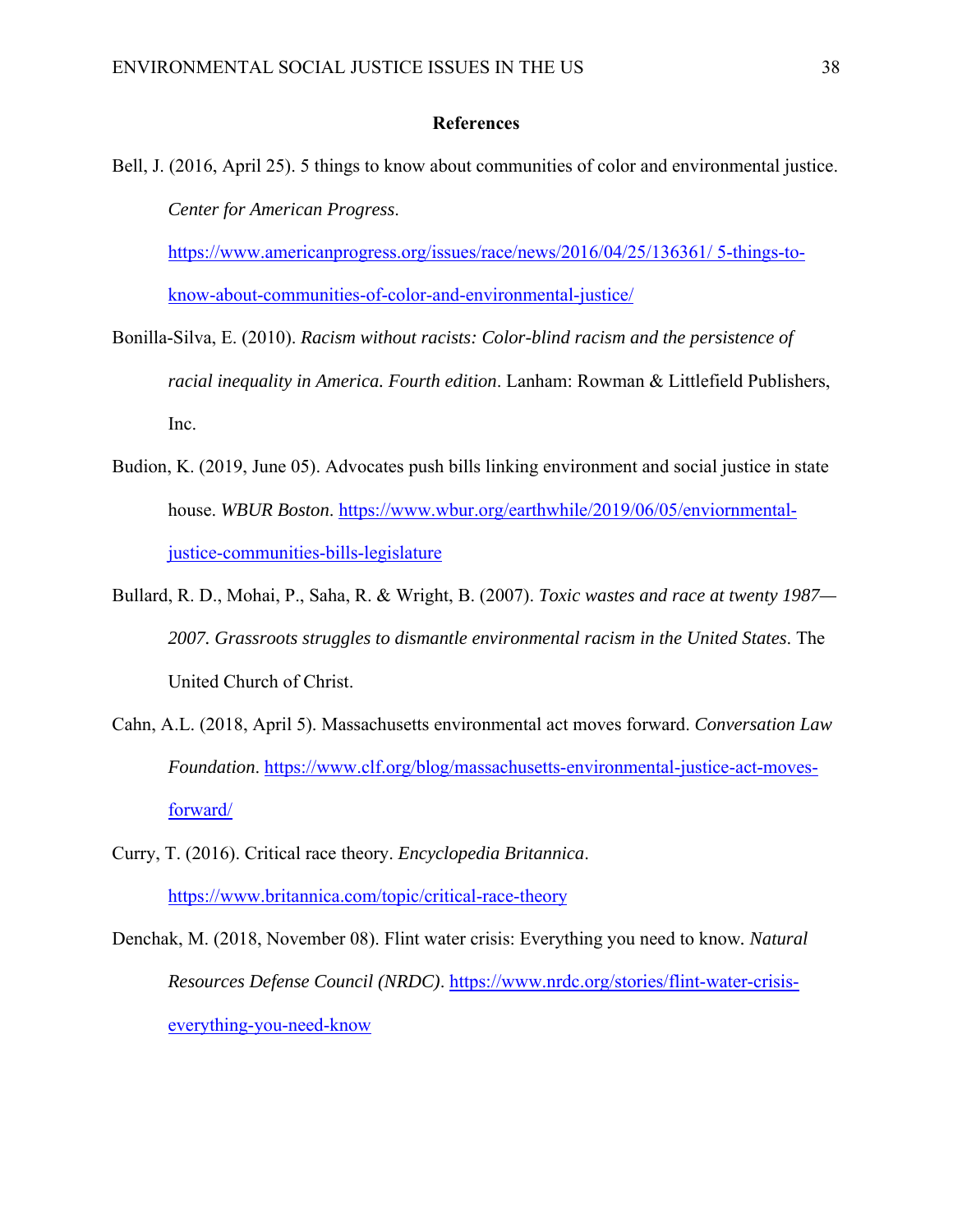Diaz S (2016, January 29). Getting to the root of environmental injustice. *Georgetown Environmental Law Review.* https://gielr.wordpress.com/2016/01/29/getting-to-the-rootof-environmental-injustice/

Duignon, B. (2020). John Rawls. *Encyclopedia Britannica*. https://www.britannica.com/biography/John-Rawls

- Environment Massachusetts. (2017, April 6). Boston's health at risk with 92 dirty air days in 2015. https://environmentmassachusetts.org/news/mae/boston%E2%80%99s-health-risk-92-dirty-air-days-2015
- Evans, G.W. & Kantrowitz, E. (2002). Socioeconomic status and health: The Potential role of environmental risk exposure. *Annual Reviews, 23*, 303-331. https://doi.org/10.1146/annurev.publhealth.23.112001.112349
- Faber, D.R. & Kreig, E. J. (2002). Unequal exposure to ecological hazards: Environmental injustices in the commonwealth of Massachusetts. *Environmental Health Perspectives*, *110*(suppl 2), 277-288. doi: 10.1289/ehp.02110s2277
- Foresight Design Initiative. (2017, July 19). What does an environmental justice community even mean?

https://www.foresightdesign.org/blog/2017/7/19/xcd8aq95i73fy933hw4ppjappv346t#:~:t ext=Minority%2C%20low%2Dincome%2C%20tribal,disproportionate%20environmenta l%20harms%20and%20risks.

Hines, R. I. (2015). The price of pollution: The struggle for environmental justice in Mossville, Louisiana. *Western Journal of Black Studies*, *39*(3), 198–208. http://eds.a.ebscohost.com/eds/pdfviewer/pdfviewer?vid=2&sid=d731e121-7df0-4c09- 81da-e5c884718f66%40sessionmgr4007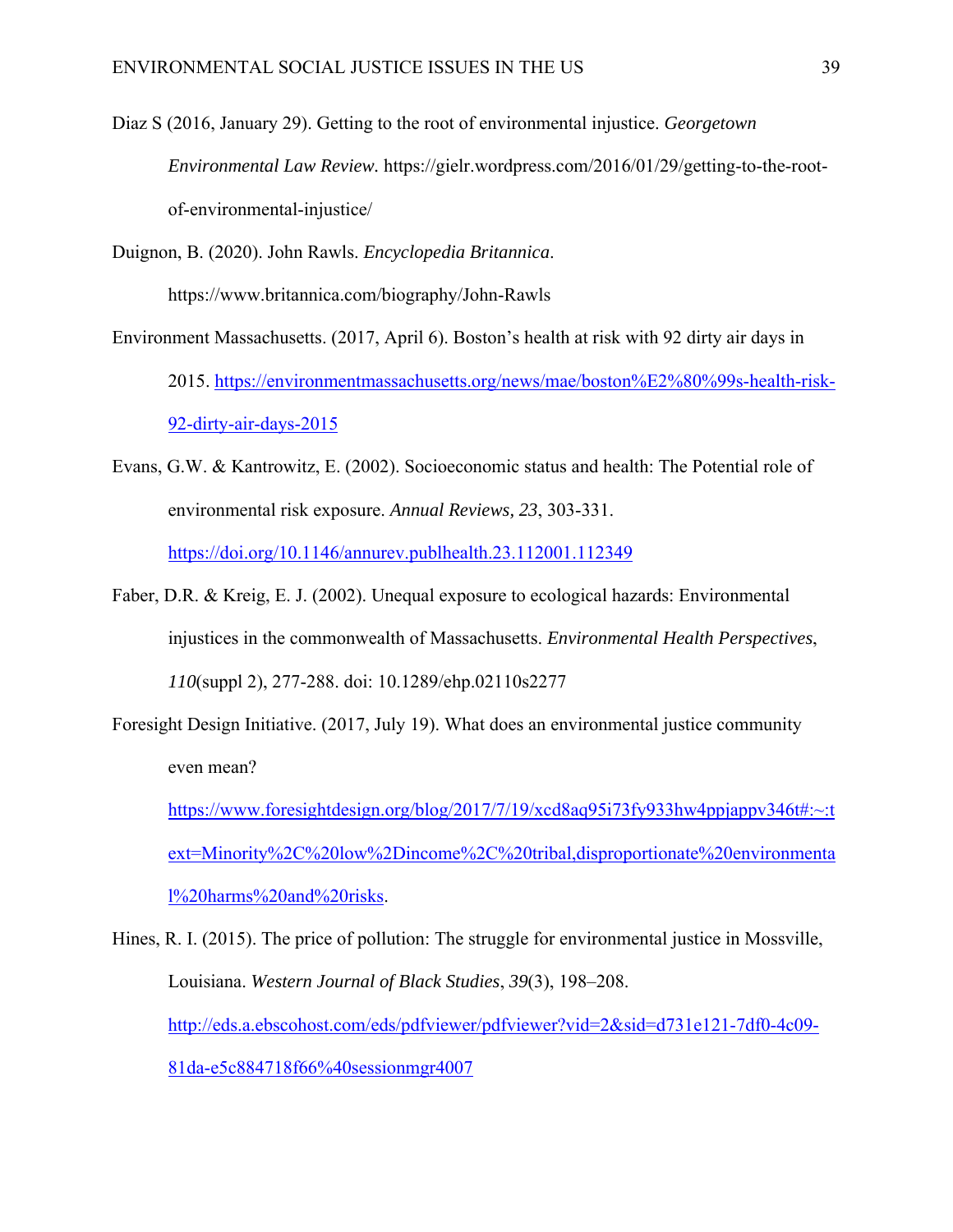- Lal, R. M., Das, K., Fan, Y., Barkjohn, K. K., Botchwey, N., Ramaswami, A., & Russell, A. G. (2020). Connecting air quality with emotional well-being and neighborhood infrastructure in a US city. *Environmental Health Insights*, *14*, 1-11. https://doi.org/10.1177/1178630220915488
- Maantay, J. (2007). Asthma and air pollution in the Bronx: Methodological and data considerations in using GIS for environmental justice and health research. *Health Place*, *13*(1), 32-56. doi: 10.1016/j.healthplace.2005.09.009
- Maursic, K. (2018, June 11). 6 Breathless: Pittsburgh's asthma epidemic and the fight to stop it. *Environmental Health News*. https://www.ehn.org/pittsburghs-asthma-epidemic-and-thefight-to-stop-it-2575098934.html
- Mikati, I., Benson, A.F., Luben, T.J., Sacks, J.D., & Richmond-Bryant, J.(2018). Disparities in distribution of particulate matter emission sources by race and Poverty Status. *American Journal of Public Health, 108*(4), 480-485
- Milman, O. (2014, September 17). US people of color still more likely to be exposed to pollution than white people. *The Guardian*.

https://www.theguardian.com/environment/2017/sep/14/us-people-of-color-still-morelikely-to-be-exposed-to-pollution-than-white-people

- Mohai. P., Pellow, D. J., & Roberts, T. (2009). Environmental justice. *Annual Review of Environment and Resources*, *34*, 406-409. 10.1146/annurev-environ-082508-094348
- Morello-Frosch, R., & Lopez, R. (2006). The riskscape and the color line: Examining the role of segregation in environmental health disparities. *Environmental Research, 102*(2), 181- 196. https://doi.org/10.1016/j.envres.2006.05.007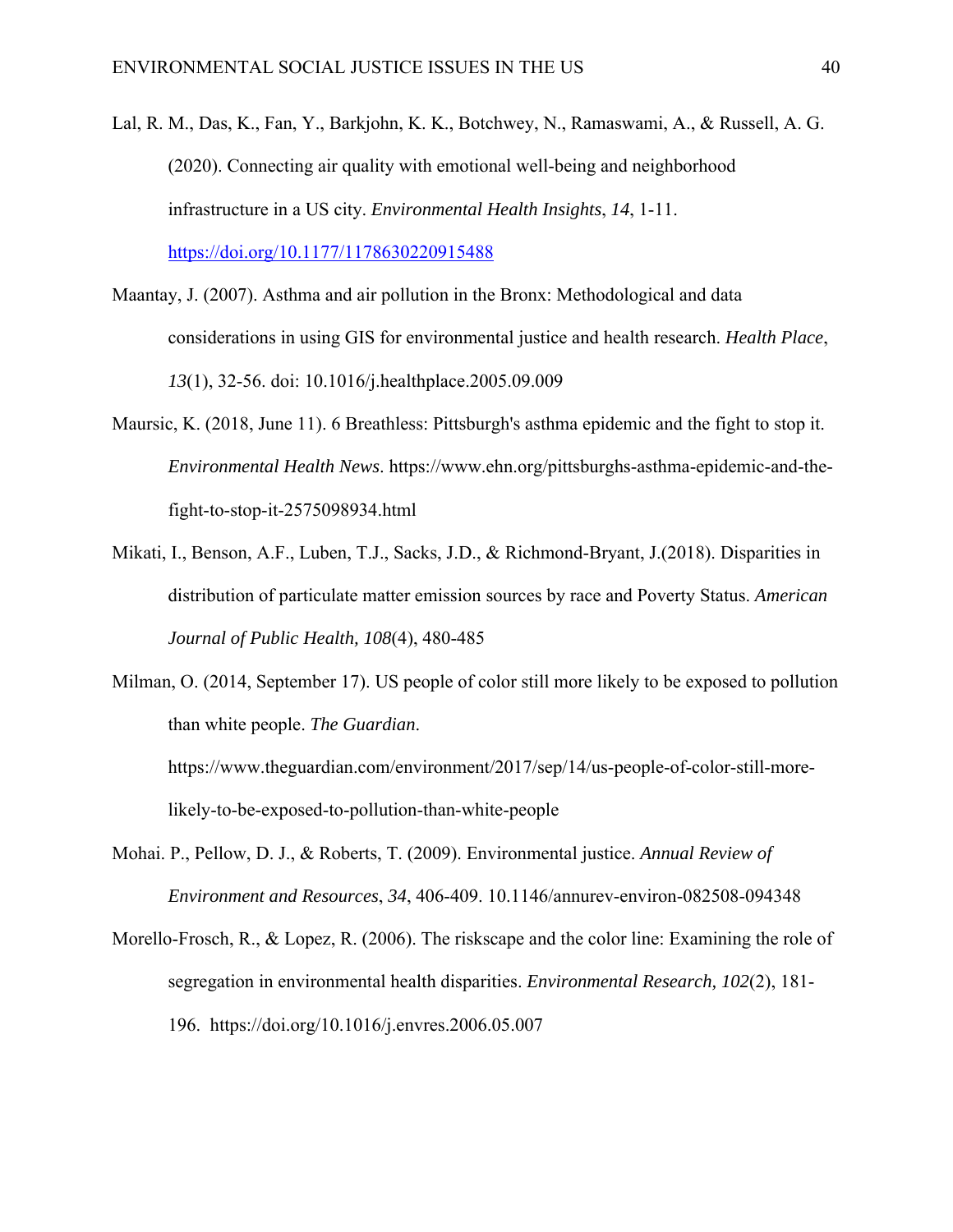National Conference for Community and Justice. (2020). *Environmental justice.*

https://www.nccj.org/environmental-justice

National Institute of Environmental Health Sciences. (2017). Dioxins.

https://www.niehs.nih.gov/health/topics/agents/dioxins/

- Navarro, K (2010, September 12). Memphis, Tennessee, sanitation workers strike, 1968. *Global Nonviolent Action Database.* https://nvdatabase.swarthmore.edu/content/memphistennessee-sanitation-workers-strike-1968
- Patronella, A. & Griffin, S. (2020, February 27). Communities of color bear the brunt of Trump's anti-environmental agenda**.** *Center for American Progress*. https://www.americanprogress.org/issues/green/news/2020/02/27/480820/communitiescolor-bear-brunt-trumps-anti-environmental-agenda/
- Payne-Sturges, D.C., Marty, M.A., Perera, F., Miller, M.D., Swanson, M., Ellickson, K., Cory-Slechta, D.A., Ritz, B., Balmes, J., Anderko, L., Talbott, E. O., LGould, R., & Hertz-Picciotto, I. (2019). Healthy air, healthy brains: Advancing air pollution policy to protect children's health. *American Journal of Public Health, 109*(4), 550–554.

doi: 10.2105/AJPH.2018.304902

Pellow, D. (2000). Environmental inequality formation: Toward a theory of environmental justice. *American Behavioral Scientist*, *43*(4), 581-601.

DOI: 10.1177/00027640021955441.

Sensoy, O. & DiAngelo, R. (2017). *Is everyone really equal? An introduction to key concepts in social justice education*. Teachers College Press.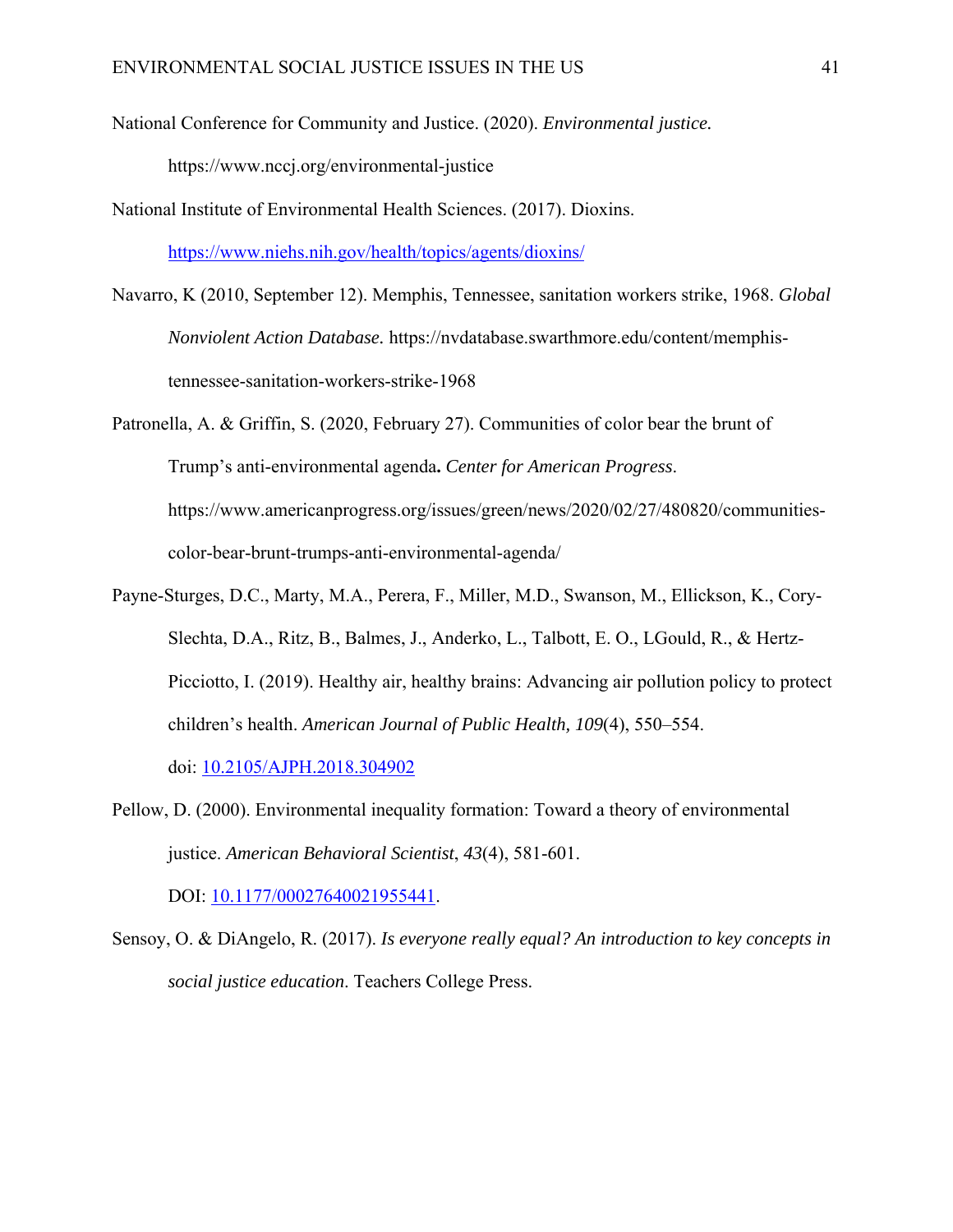- Skelton, R., Miller, V. (2016, March 17). The environmental justice movement*. Natural Resources Defense Council*. https://www.nrdc.org/stories/environmental-justicemovement
- Toomy, D. (2013, June 19). Coal pollution and the fight for environmental justice. *Yale Environment 360.*

https://e360.yale.edu/features/naacp\_jacqueline\_patterson\_coal\_pollution\_and\_fight\_for environmental justice

- Turner, R. (2016). The slow poisoning of black bodies: A lesson in environmental racism and hidden violence. *Meridians: Feminism, Race, Transnationalism, 15*(1), 189- 204. https://www.muse.jhu.edu/article/651254.
- United Nations Development Project. (2006). *Beyond Scarcity: Power, Poverty and the Global Water Crisis*. New York: Palgrave Macmillan.
- United States Environmental Protection Agency (n.d.). *Children's environmental health facts*. https://www.epa.gov/children/childrens-environmental-health-facts#develop
- Wengrovitz, A.M., & Mary Jean Brown, M., J. (2009). Recommendations for blood lead screening of Medicaid-eligible children aged 1-5 Years: An updated approach to targeting a group at high risk. *Center for Disease Control and Prevention*. https://www.cdc.gov/mmwr/preview/mmwrhtml/rr5809a1.htm
- Wood, M.R. (2019, June 27). How the Flint water crisis set students back. *The Conversation*. https://theconversation.com/how-the-flint-water-crisis-set-students-back-116125

World Bank. (1992). *World Development Report*. New York: Oxford University Press.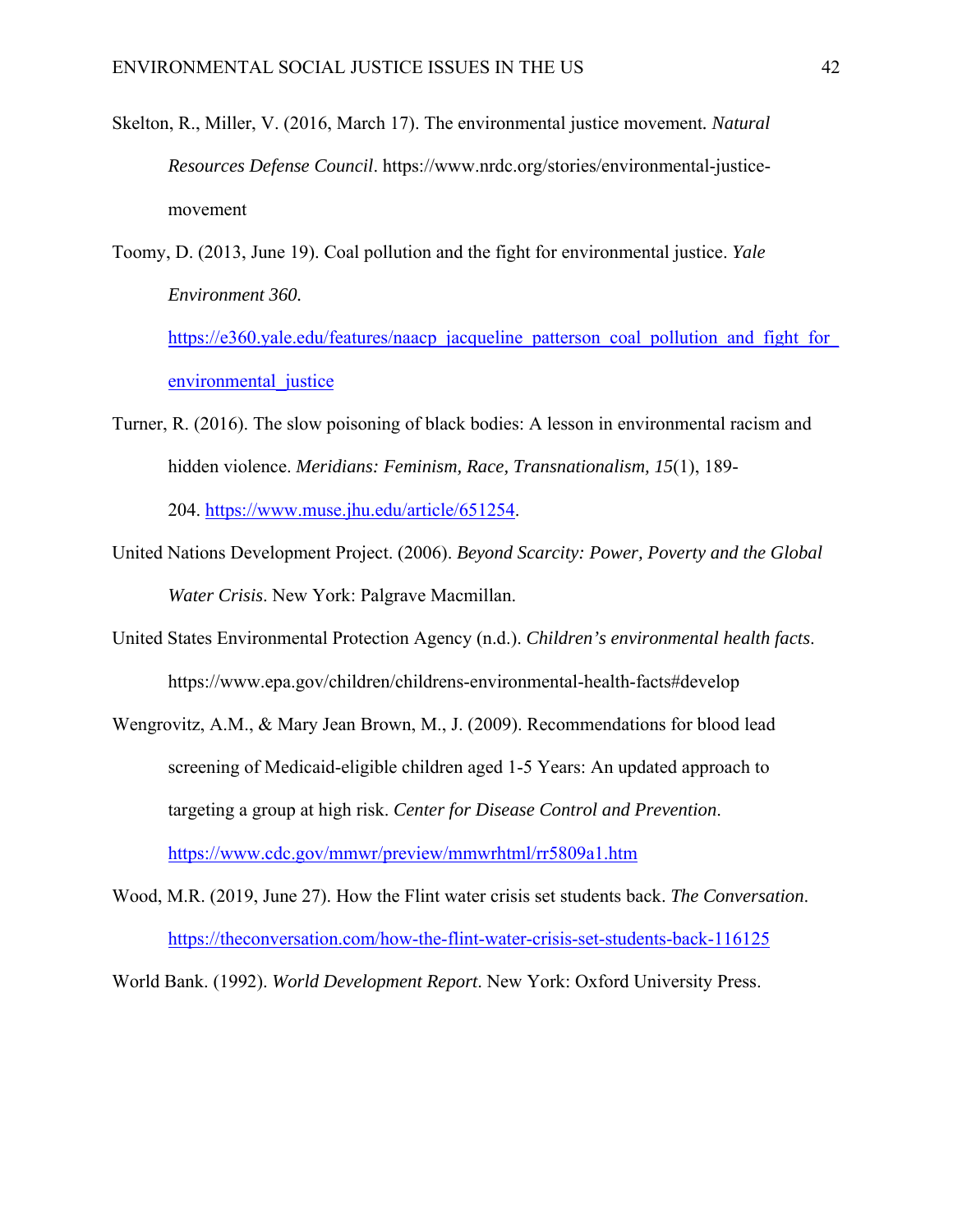**Appendix A: The Workshop Flyer** 



LIVE SESSION ON ZOOM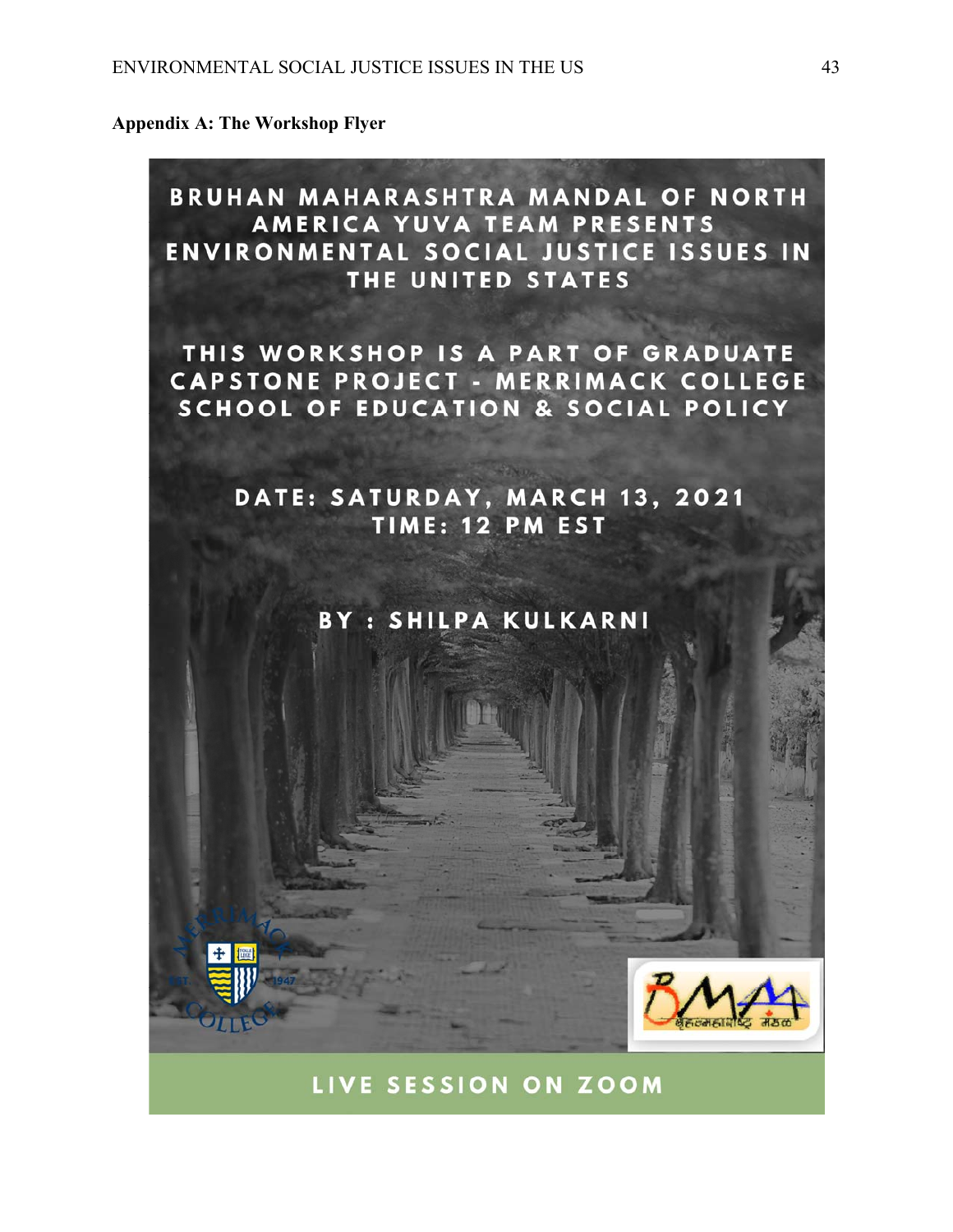# **Appendix B: Post Workshop Evaluation**

Thank you so much for participating in the workshop, about Learning Environmental Social Justice Issues in the United States. This post event evaluation is part of the Graduate capstone project. Please fill out the form below. Your answers will help me understand your thoughts and views on this workshop. All responses will be kept confidential and will only be used for data collection purposes. Thank you!

# **1. Please rate each of the statements below regarding this workshop.**

## **Mark only one oval per row.**

|                                                                                                                                                     | Strongly<br>disagree     | Disagree | Neutral                                       | Agree | Strongly<br>agree |
|-----------------------------------------------------------------------------------------------------------------------------------------------------|--------------------------|----------|-----------------------------------------------|-------|-------------------|
| The objectives of the<br>workshop were clear to me                                                                                                  |                          |          | $\left( \begin{array}{c} \end{array} \right)$ |       |                   |
| The activities in the<br>workshop aligned with the<br>objectives                                                                                    |                          |          |                                               |       |                   |
| The presentations were clear<br>and connected to the topic                                                                                          | $\overline{\phantom{a}}$ |          | $($ )                                         |       |                   |
| The toolkit and resources<br>from this workshop are<br>helpful to me                                                                                |                          |          |                                               |       |                   |
| I now have a better<br>understanding of what<br>environmental social justice<br><i>is</i>                                                           |                          |          |                                               |       |                   |
| I now have a better<br>understanding of how<br>environmental social justice<br>disproportionately affects<br>children and vulnerable<br>communities |                          |          |                                               |       |                   |
| I have more knowledge<br>about what actions I can take<br>to educate others                                                                         |                          |          |                                               |       |                   |
| I better understand how I can<br>be a bridge between two<br>worlds / two communities to<br>advocate                                                 |                          |          |                                               |       |                   |

 $\mathcal{L}_\mathcal{L} = \mathcal{L}_\mathcal{L} = \mathcal{L}_\mathcal{L} = \mathcal{L}_\mathcal{L} = \mathcal{L}_\mathcal{L} = \mathcal{L}_\mathcal{L} = \mathcal{L}_\mathcal{L} = \mathcal{L}_\mathcal{L} = \mathcal{L}_\mathcal{L} = \mathcal{L}_\mathcal{L} = \mathcal{L}_\mathcal{L} = \mathcal{L}_\mathcal{L} = \mathcal{L}_\mathcal{L} = \mathcal{L}_\mathcal{L} = \mathcal{L}_\mathcal{L} = \mathcal{L}_\mathcal{L} = \mathcal{L}_\mathcal{L}$ 

# **2. What is your biggest takeaway from this workshop?**